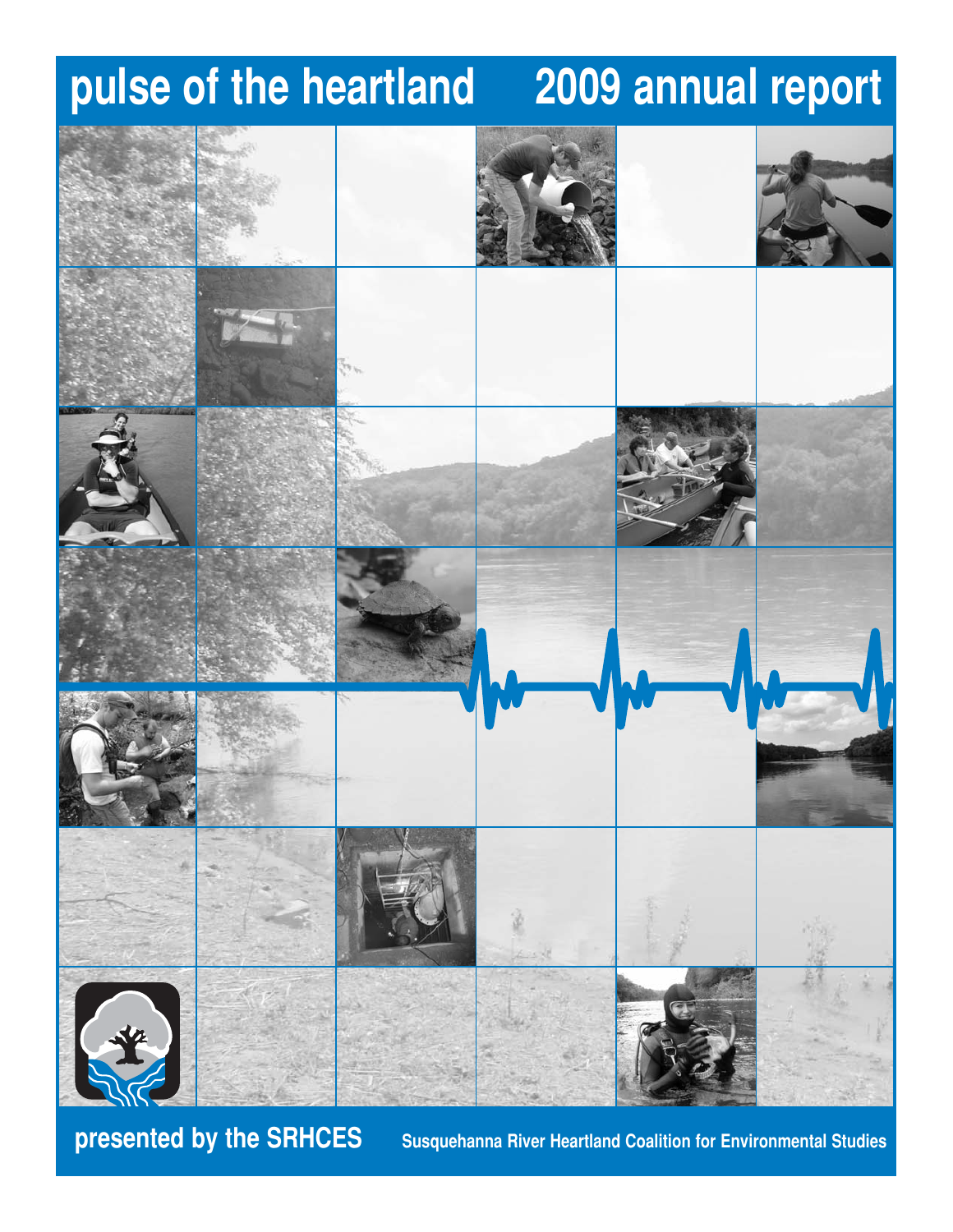

*The Susquehanna River and the watershed it encompasses is arguably this region's most important asset in defining the quality of life for all who live, work and play within its boundaries. Providing half of the fresh water that reaches the Chesapeake Bay, the influence of the Susquehanna River extends beyond Pennsylvania to the lives of many within the Chesapeake Bay area.*

*Recognizing this tremendous asset, six years ago six regional colleges and universities joined other partners including Geisinger Health System, Trout Unlimited, Northcentral Pennsylvania Conservancy, the Forum for Pennsylvania's Heartland, Foundation for Pennsylvania's Watersheds and SEDA-COG to work with state agencies and Chesapeake Bay affiliates to form the Susquehanna River Heartland Coalition for Environmental Studies (SRHCES). Through the Coalition the faculty and staff's impressive talents are engaged to address environmental issues within the watershed. Additional promotion and* 

*support for this effort has come from sponsors such as WVIA (Northeastern PA's public broadcasting station), Sunbury Broadcasting Co., The Daily Item, and the Degenstein Foundation. Included in this report, you will find summaries of the projects and activities within the various fields that SRHCES has become involved. Additionally, you will find updates on our partner the Nature and Human Communities Initiative, the efforts of WVIA and Sunbury Broadcasting, and an update on the abandoned mine legislation discussed in the 2007 Report.*



For more information about SRHCES, please visit www.SRHCES.org.

**<sup>2</sup>** *Map provided courtesy of Jeff Brunskill, Department of Geography & Geosciences, Bloomsburg University*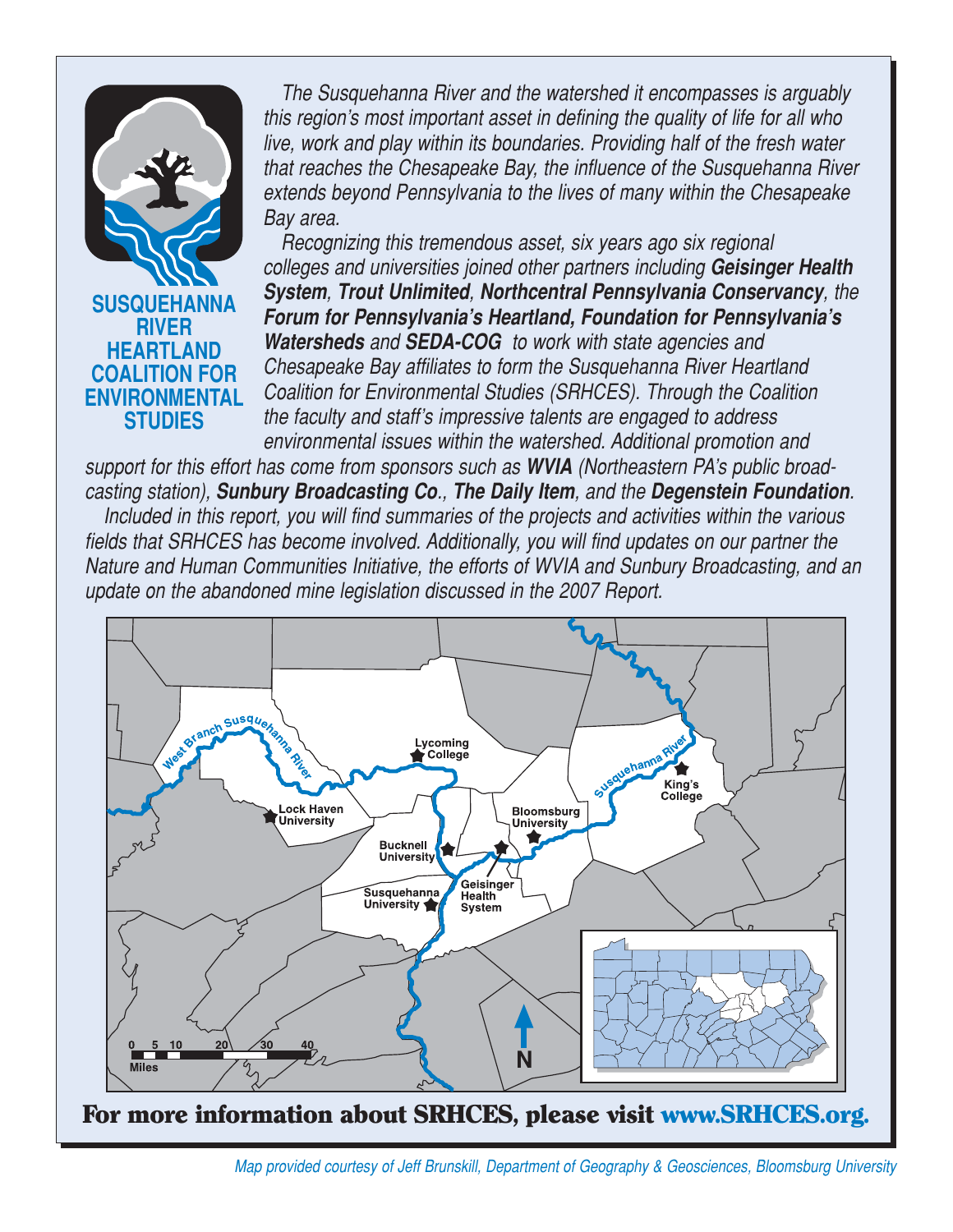## *Monitoring the Susquehanna*

This summer, the Susquehanna River Heartland Coalition for Environmental Studies began a collaborative project involving faculty and students from Bloomsburg University (Dr. Steve Rier, Dr. Cynthia Venn, Dr. Chris Hallen), Bucknell University (Dr. Matt McTammany, Dr. Ben Hayes, Dr. Craig Kochel), King's College (Dr. Brian Mangan), Lycoming College (Dr. Mel Zimmerman), and Susquehanna University (Dr. Jack Holt, Dr. Ahmed Lachhab, Mike Bilger). Each college and university is primarily responsible for some component of the research, but many members gather similar data. The project is to study water quality, water chemistry, and biota (algae, bentic invertebrates, fish, etc.) in the Susquehanna River in Central Pennsylvania in conjunction with the Susquehanna River Basin Commission (SRBC). Primary sites include the locations of two stationary sondes (water quality measuring devices) on the West Branch in Milton and in the north branch near Danville, as well as below the confluence near Hummels Wharf/Selinsgrove. The Heartland Coalition scientists will be pulling information to create a snapshot at water quality on a regional scale (rather than focusing on a certain stream or part of the River as a whole), hoping to identify potential threats as an early warning system. On a personal level, this research will expose students to the group as a whole and also help with contact and forging a new relationship with the water companies at Milton and Danville (where two of the sondes are located).

In addition to this collaborative effort, the Susquehanna River Heartland Coalition for Environmental Studies conducts many studies on the ecology of the Susquehanna River and its surrounding environment. Currently, the group has research projects at the PPL Montour Preserve, on Shamokin Creek, in Montandon Marsh and other locations throughout the Susquehanna River drainage. The majority of the Heartland Coalition is focusing on gathering data on the different parameters for the Susquehanna River Assessment. Below you will read more about various research that has been conducted by university representatives within the coalition, but it by no means represents all of the work being done.

*For further information, please visit www.srhces.org.*

#### **MATT MCTAMMANY**

## *Assistant Professor of Biology and Environmental Studies*



Professor McTammany's main research this summer consists of studying patterns of oxygen concentration to calculate rates of photosynthesis and respiration at specific locations in the Susquehanna River. He does this by measuring levels of dissolved oxygen within the water channel, a variable which changes because of both biological processes (photosynthesis and respiration) and the exchange of gas with the atmosphere (what is called reaeration). Reaeration is related to turbulence and water temperature – higher turbulence means water is exposed to the atmosphere more while cold water tends to hold more dissolved gases (high concentrations of oxygen). This is especially important when Dr. McTammany manually tests river at certain sites because water near the river bank have more change in temperature than the middle of the river (making dissolved oxygen measurements more variable along the sides of the waterway). The ecological reasons for this type of study relate to energy and food: oxygen is required for respiration but is produced by photosynthesis. Dr. McTammany calls this give and take, the balance of photosynthesis and respiration, "ecosystem metabolism."

The ecosystem metabolism of the Susquehanna River can be affected by multiple variables. Turbidity, a cloudiness in the water, caused by sediment, iron precipitates, sewage effluent, etc. can limit the growth of algae in the River by absorbing light required for photosynthesis. Professor McTammany will also be studying how humans influence the processes associated with ecosystem metabolism, for example, by enriching the River with nutrients like nitrogen of phosphorus but possibly also increasing turbidity.

We must also again note here the work of Dr. McTammany with the Bucknell **University Environmental** Center and the SRHCES in which he has obtained the grants necessary to purchase the Danville, Milton, and roving sondes which will be used to measures



*Dr. McTammany at work in the River* **<sup>3</sup>**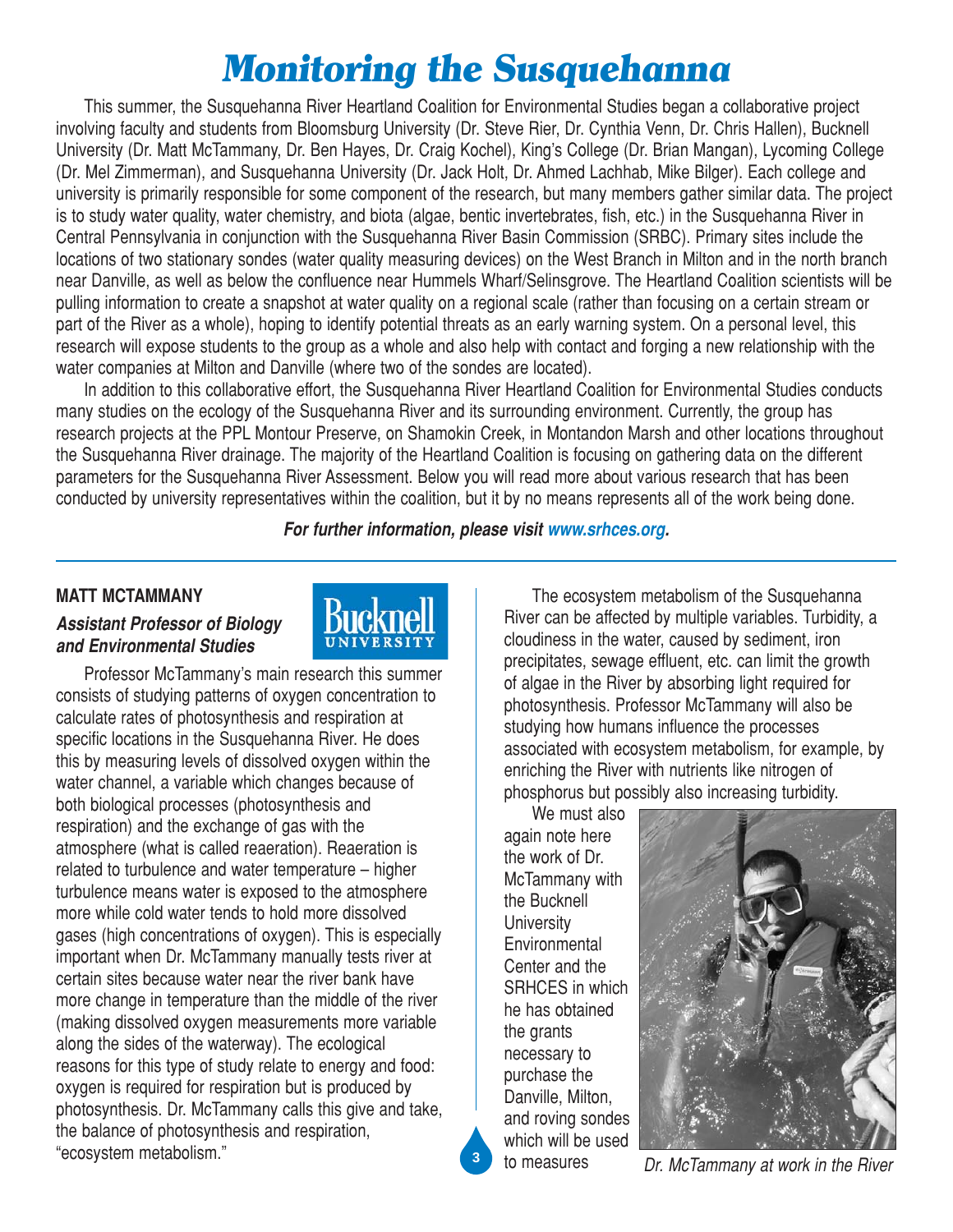water quality conditions, including temperature, dissolved oxygen, conductivity, pH, turbidity, chlorophyll, and oxidation-reduction potential. Dr. McTammany has been instrumental in placing these water quality devices in the River and setting up a website for the real-time transmission of the collected data. Dr. McTammany can be contacted at **mmctamma@bucknell.edu**.



*Lycoming College summer interns assist Mark Sausser (PA Fish and Boat Commission) on Mill Creek.*

#### **MEL ZIMMERMAN**

### *Professor of Biology and Director of the Clean Water Institute*

 $12.1812$ The Clean Water Institute at Lycoming College, under the direction of Dr. Mel Zimmerman, has been hard at work again this summer. Zimmerman and his interns are juggling river monitoring and stream restoration projects, as well as continuing a wastewater treatment project with Cromaglass Corporation, Inc. As Professor Zimmerman's research deals mostly with stream ecology and restoration, wetland ecology, and wastewater biology, he is involved with many projects this summer with his interns surveying streams in addition to the Susquehanna. Specifically, he is completing a Watershed Assessment Report for the Rose Valley/Mill Creek Watershed Association summarizing the work the Institute has conducted since 2006. His interns will also help complete a fish habitat restoration project along Mill Creek and continue to survey Rose Valley Lake as a part of this report. In other follow-up research to previous years, his interns will also be conducting surveys of Black Hole and of Antes Creek as a follow-up from a pre-monitoring project started five years ago and working closely with Dr. Peter Petokas on his Hellbender monitoring project.

In terms of research for the Heartland Coalition, the Institute focuses on the lower West Branch of the Susquehanna River watershed, continuing to survey and sample West Branch tributaries located between Lock Haven and Sunbury as well as 12 sites on the River. Dr. Zimmerman's team is responsible for collecting benthic macroinvertebrates, running water chemistry, and identifying periphyton algae as part of the River survey. The Institute will make use of the two permanent Sondes, as well as periodically testing many Benthos Rock Baskets, Hester-Dendys, and diatometers located at sites in Milton, Danville, and Selinsgrove throughout the summer. Dr. Zimmerman is also involved in a major stream restoration project at Trout Run Park (Lycoming Creek), which is on schedule to begin this summer and the CWI will be helping the US Fish and Wildlife biologists with pre-monitoring the area and then continue a post-monitoring survey (for fish, macrobenthos and water chemistry) during the Summer of 2010.

Additionally, Dr Zimmerman offered a course for local High School Biology teachers on the "Ecology of the West Branch Susquehanna River" in July. Professor Zimmerman can be reached at **zimmer@lycoming.edu**.

#### **JACK HOLT**

#### *Professor of Biology*



Dr. Jack Holt is an

aquatic ecologist who studies attached diatoms (algae attached to rocks, wood, etc. within streams and rivers) and river plankton as a way of gauging water quality. Studying diatoms is useful because, as they are fixed within the moving water of a river, they can reveal change in water quality in a significant way. Because Dr. Holt is looking at communities that develop on the same substrates (what an organism lives on), the communities that he samples can be compared directly, integratively informing us about the health of the stream being studied. The diatom communities take about three weeks to mature and allow the collection of species in the community, many of which have been calibrated to specific environmental conditions. This time frame can then inform us as to some specifics of the water flowing over them during the previous three weeks. Similarly, river plankton, unlike fish, do not migrate or move very much—meaning that they can be studied in a way similar to diatoms. The Susquehanna River, especially downstream of "Lake" Augusta (the water impoundment formed by the dam at Sunbury), has a plankton community that can be seen, though the individuals are somewhat rarer than they would be in a pond or lake. Dr. Holt uses diatometers, the artificial substrate on which an algae community develops when left in the water, to study diatoms. When removed, diatometers can be used as microscope slides, allowing scientists to analyze the

**4**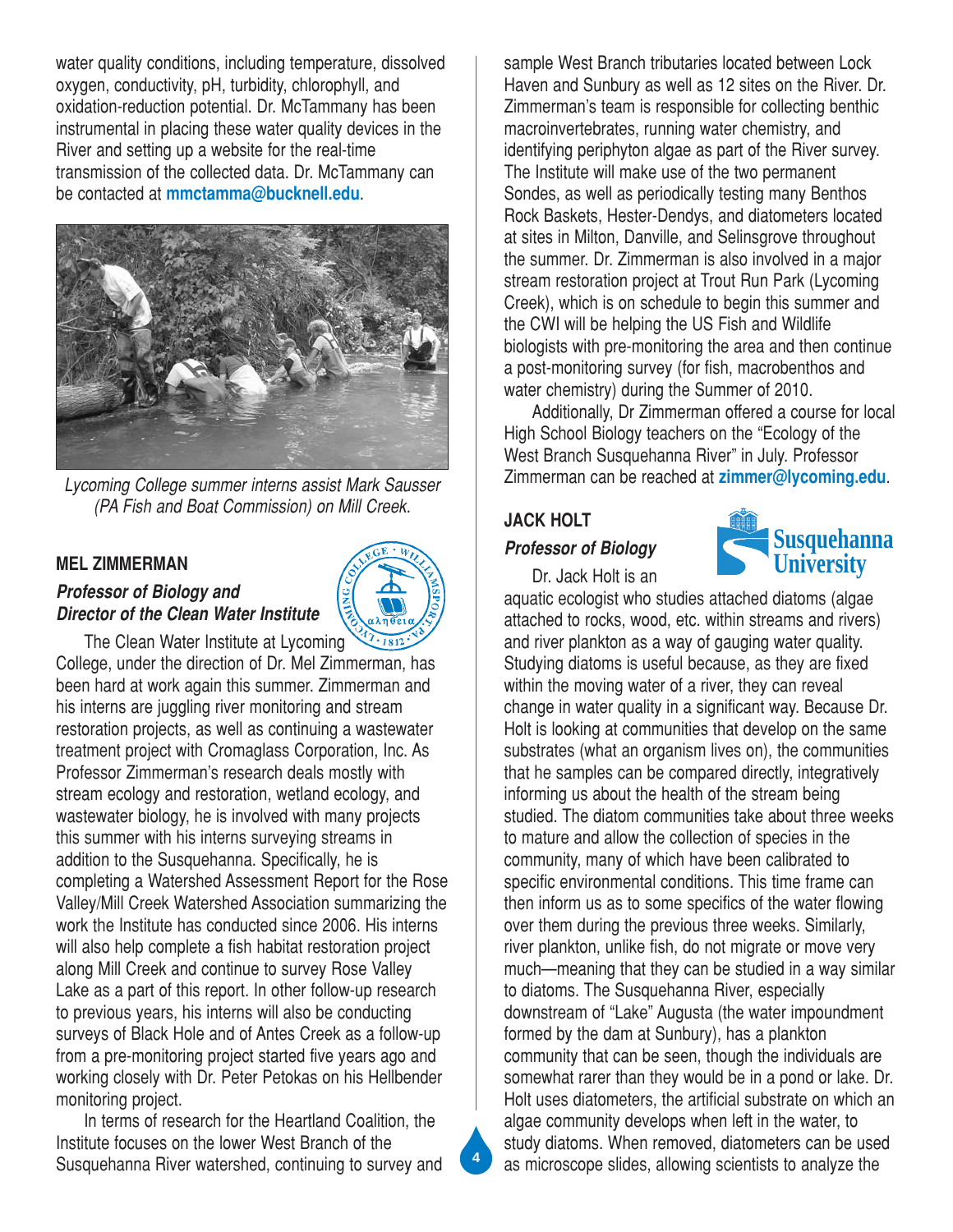algae and, in this case, determine possible pollution levels in bodies of water. Most of this work, as in ecological work of all types, will be done in the laboratory. Here, using a Scanning Electron Microscope and light microscopes, Dr. Holt's team identifies the diatoms, other algae, and other microscopic members of the attached community. With that information, they can compare the microscopic diversity from site to site in the river. Also, the microscopic communities inform us about the nature of the aquatic conditions, including the range of certain chemical-physical parameters that impacted the river during the past three weeks. Professor Holt can be contacted at **holt@susqu.edu**.

#### **MIKE BILGER**

#### *EcoAnalysts & Research Scholar*



Mike Bilger is also an aquatic ecologist who has worked at the United States Environmental Protection Agency and the US Geological Survey, but now works for EcoAnalysts, a private company centered in Moscow, Idaho. EcoAnalysts studies and assesses environmental regions and then can help plan conservation techniques or further monitoring. For years, Mike specialized in freshwater invertebrate taxonomy, systematics, and ecology, as well as assessing aquatic community composition (especially algae and insects). Mike has also worked on Superfund, a federal government program to help clean up uncontrolled hazardous wastes sites – focusing on zinc piles at the Palmerton, PA site – and is finishing up a third year of water quality study at Penn's Creek. For the Heartland Coalition, Mike is coordinator of the ecological aspects of the project (what the relationship between the various organisms of the Susquehanna River can tell us about water quality) and is helping to keep the time frame and project design on schedule. Since the Susquehanna River is large, it is hard to guess upcoming



*Dr. Holt (stern) and Mike Bilger (bow) during field work.*

changes – they must all be in and out before the weather change in September because low water could strand samples. He will also be studying benthic invertebrates (insects that live on the bottom of waterways) as a means of determining water quality. Mike can be reached at **mbilger@ecoanalysts.com**.



*Byer's Island from the South.*

## **WORKING TOGETHER:**

## **SUSQUEHANNA UNIVERSITY AND ECO-ANALYSTS**

For both Professor Holt and Mike Bilger, their work for the Heartland Coaltion is a method study in how to study big rivers. Instead of their past work with creeks and streams, they cannot walk into the Susquehanna River and therefore have to enter this study with a new approach. They will be testing algae with diatometers, taking chemical and physical samples to help determine water quality. They will use rock baskets to test bugs/invertebrates (including stone flies, mussels, crayfish, mayflies, Dobson flies, etc.) for contaminates. Specifically looking for macro-invertebrates (anything half-millimeter or larger), the team will focus their tests for mercury but may also check for other toxins. These rock baskets will have limestone mixed into the basket and must be anchored well (they cannot be exposed above the water level, sit on the bottom, or become filled with suspended sediment). They will be deploying the rock baskets for six weeks and the diatometers for three weeks, using sites that straddle Byers Island. By triplicating data (using three rock baskets and three diatometers placed on each side of the Island) they hope to obtain successful first round results by retrieving a significant amount of artificial substrates.

Their purpose, instead of describing in great detail the communities of algae and invertebrates, is to allow those communities that develop on our artificial substrates to tell us about the nature of the river. Therefore, after taking these samples, the majority of the work will then be completed in the laboratory. In **<sup>5</sup>**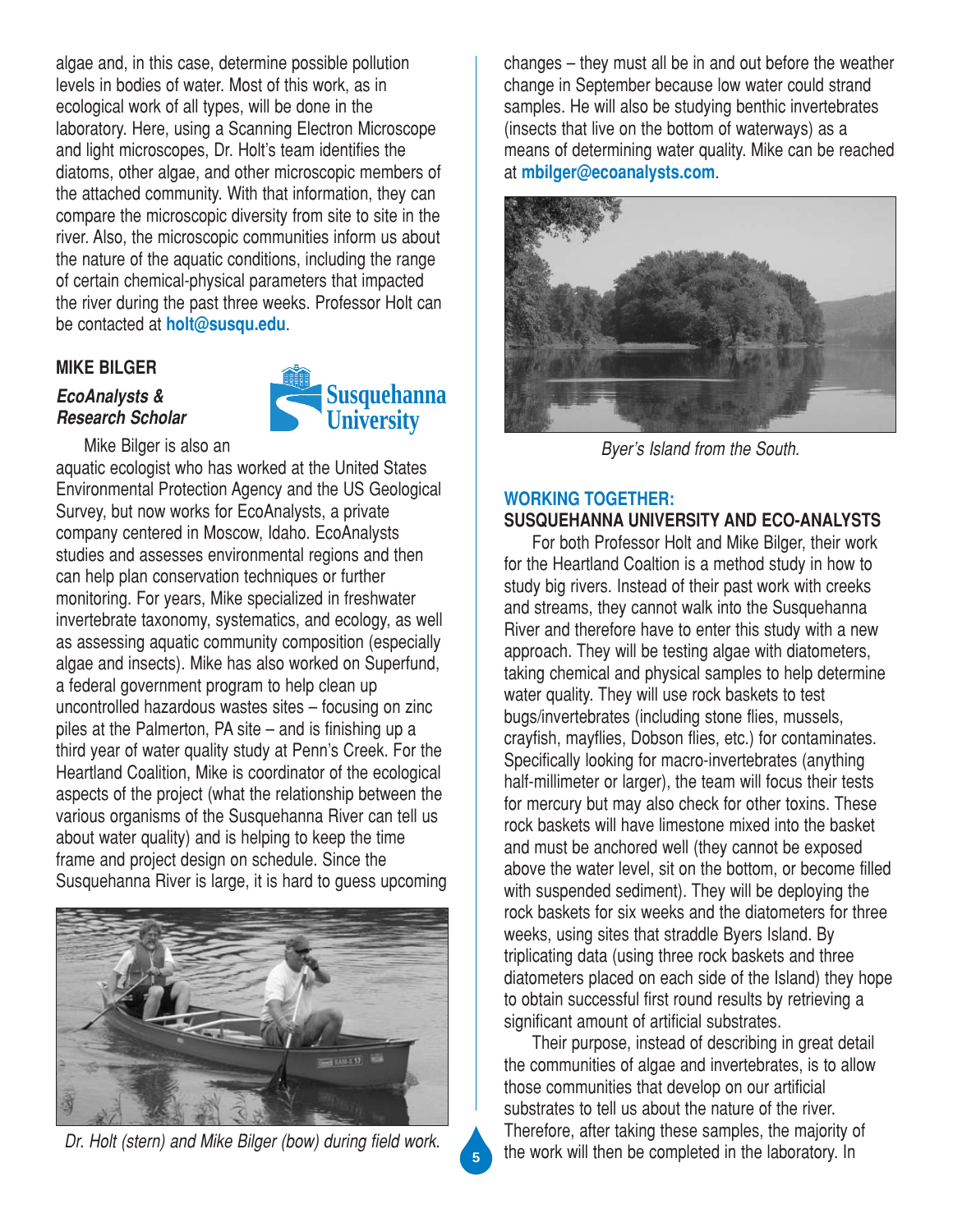addition, they intend to keep permanent museum samples. Once processed, the diatoms and other algae samples are examined for species identification (ie. what exactly are they looking at). After that, the samples are counted so that they can estimate relative importance in the community and estimate the diversity of the community. In addition, certain classifications (or taxa) are associated with different types of aquatic conditions (e.g. high nitrogen or high levels of sedimentation). The occurrences of these taxa suggest the nature of the river water through the period when the community was establishing itself. That is, they help to integrate major physical and chemical parameters over the 3-week (diatoms and other algae) or 6-week (benthic invertebrates) periods in which they developed.



*Professor Lachhab gathering samples.*

#### **AHMED LACHHAB**

### **Assistant Professor of Earth & Environmental Sciences**



Professor Lachhab is a groundwater hydrologist who is currently working with his students on several projects involving water supply and concerns about water-depletion in the vicinity of pumping wells at Monroe Marketplace, and Modeling and Groundwater budget of Montandon wetlands. His recent participation in water monitoring of the Susquehanna River involves water quality at different sites. As a result, several transects along a stretch extending from Sunbury to Liverpool were selected. Dr Lachhab focuses on characterizing physical and chemical properties of the river which will eventually be used in a broad study involving ecological and biological components. In the current project five sites were selected downstream from the merging point at Sunbury to assess several features affecting the river. These transects include one downstream from the power plant; the second downstream from Penns Creek, and the third is located in the area of Liverpool below a network of islands to evaluate the degree of mixing at

this point. Two other transects are performed to verify previous data and to investigate if there are any trends in data. Each site is represented by transects along which water analyses are performed at approximately 30 to 100 meter intervals depending on the width of the section. A Hydrolab Sonde was used to measure physical properties and the collected water samples are tested for Nitrite, Nitrate, Phosphorus, and Ammonia in the lab. Additional components such as turbidity and bathymetry are also measured to study the hydraulic affect on the distribution of sediment and mixing of nutrients in the river. The project is in progress and work is still ongoing. Dr, Lachhab can be reached at **lachhab@susqu.edu**.

## **STEVEN T. RIER**

## **Associate Professor of Biology and Ecology**

Dr. Rier's research interests



encompass many aspects of stream ecology but mainly focus on the role that microorganisms such as algae, bacteria, and fungi play in regulating stream ecosystem functions and how human impacts can alter these dynamics. In past years his lab investigated how impacts such as acid mine drainage from abandoned coal mines alters stream ecosystem functions such as the decomposition of organic matter and uptake and mineralization of nitrogen and phosphorus. This year he will not be working on AMD, but rather with colleagues Dr. Cynthia Venn and Dr. Chris Hallen (see below) on analyzing water chemistry in the Susquehanna River for the Heartland Coalition's survey. Dr. Rier will be running and using real-time monitoring stations at Danville and Milton, collecting real-time water quality data around the clock, while also using field probes and wet chemistry samples from three sites: Danville, Milton, and Byers Island. In many cases, these water samples will be collected by Professor Rier in bottles from his boat, taking them to the lab to be analyzed. He will specifically looking for oxygen, pH, conductivity, turbidity, temperature, heavy metals and nutrients like nitrogen



*Dr. Rier installing a sonde.*

**6**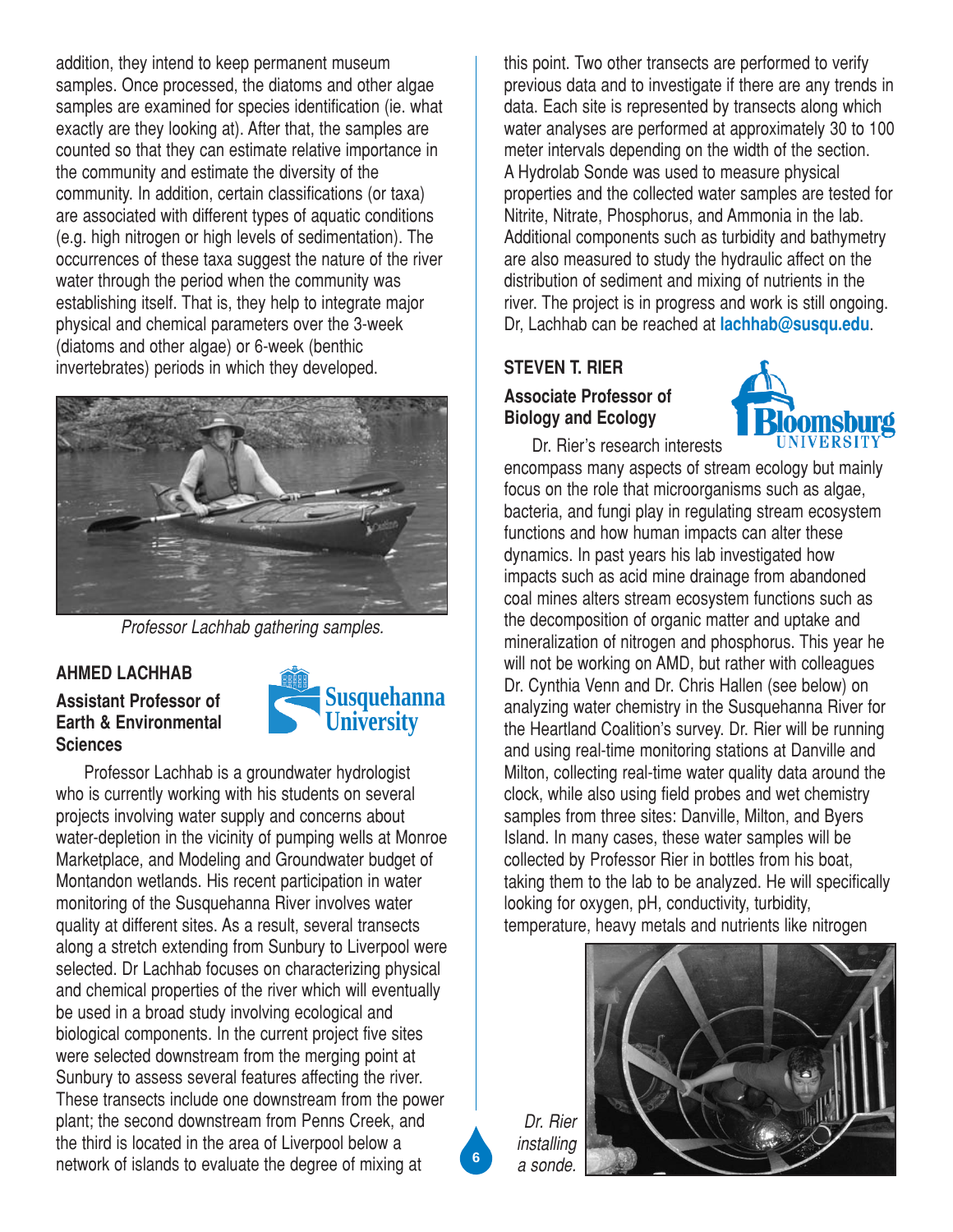and phosphorous. Through this research, Dr. Rier hopes to provide a snapshot at certain elements of water quality in the Susquehanna River in order to allow for the appropriate conservation action to be taken if necessary.

Dr. Rier will also be working in Fishing Creek, a tributary on the North Branch. Here, Professor Rier's team has investigated nutrient dynamics—how nutrients, including nitrogen and phosphorus, are processed and how short nutrient pulses might lead to drastic alterations in important ecosystem processes. Professor Rier can be contacted at **srier@bloomu.edu**.

## **WORKING WITH:**

## **CYNTHIA VENN**

*Associate Professor of Geography & Geoscience*

#### *and*

## **CHRISTOPHER HALLEN** *Professor of Chemistry*



Dr. Venn is a geo-chemist who studies the chemistry of ground and surface water, working at Bloomsburg's Institute for Environmental Analysis. She has worked with acid mine drainage and other pollutants, often in hand-on courses. Dr. Christopher Hallen, an analytical chemist will be offering equipment and help from his chemical lab. In their collaborative work with Dr. Rier, Professor Venn and Professor Hallen will be collecting and preserving samples in the field along with Professor Rier. Samples will be analyzed in the lab by Dr. Hallen and his undergraduate intern, using an ion-chromatograph to detect the different ions found in the water samples. Although it cannot detect mercury, the ion-chromatograph is able to identify multiple different ions at once (unlike wet chemistry), both anions (fluorides, bromide, chloride, nitrates) and cations (sodium, calcium, potassium, magnesium). Various metals (iron, manganese, cadmium, lead) will be analyzed using atomic absorption spectroscopy. By uncovering this information about the Susquehanna River, Dr. Venn, Dr. Hallen, and Dr. Rier will be able to characterize the chemistry of the River and how it differs at sites.

#### **BRIAN MANGAN**

## *Associate Professor of Environmental Science & Ecology*

Dr. Brian Mangan is a river ecologist, which means that he studies

the interactions that occur between organisms and the river (including humans). Over the past 27 years he has studied numerous organisms from the Susquehanna including insects, snails, clams, crayfish and fish. This summer, in conjunction with the Heartland Coalition, Professor Mangan began an investigation of the extent of mercury contamination in the river. A variety of organisms will be tested for mercury including clams, fish and crayfish. In addition, he will be testing specimens for mercury that he collected and preserved from previous years. Mangan is working with Dr. Chris Janzen of Susquehanna University's Chemistry Department, who will be performing the mercury analysis on all specimens. The purpose of this research is to establish a baseline of environmental data for mercury levels in the river and the watershed. Pennsylvania recently adopted new mercury legislation for the Commonwealth and this baseline will help researchers determine if the new laws are having the anticipated environmental outcome.

This June, Dr. Mangan also completed analysis of the 800 crayfish he collected at 11 locations in the Susquehanna last summer as part of the research funded through the Heartland Coalition. The crayfish were trapped in baited-wire traps designed and built by Mangan and his students. At each location they set 100 of these traps for crayfish, baited with canned cat food. The traps were so successful that their design was published in the *Journal of Freshwater Ecology* (under the title, *A Versatile and Economical Trap for Capturing Wild Crayfish*). In general, this investigation has revealed that the rusty crayfish, an invasive species from the Ohio River Drainage, is making inroads to the Susquehanna River. This is probably occurring as part of "bait-bucket introductions" by anglers in the state. One surprise, however, was the discovery of an aquatic fly that was living on the backs of some of the crayfish he collected. This fly was identified by Mike Bilger,



*Crayfish in the main stem of the Susquehanna River.*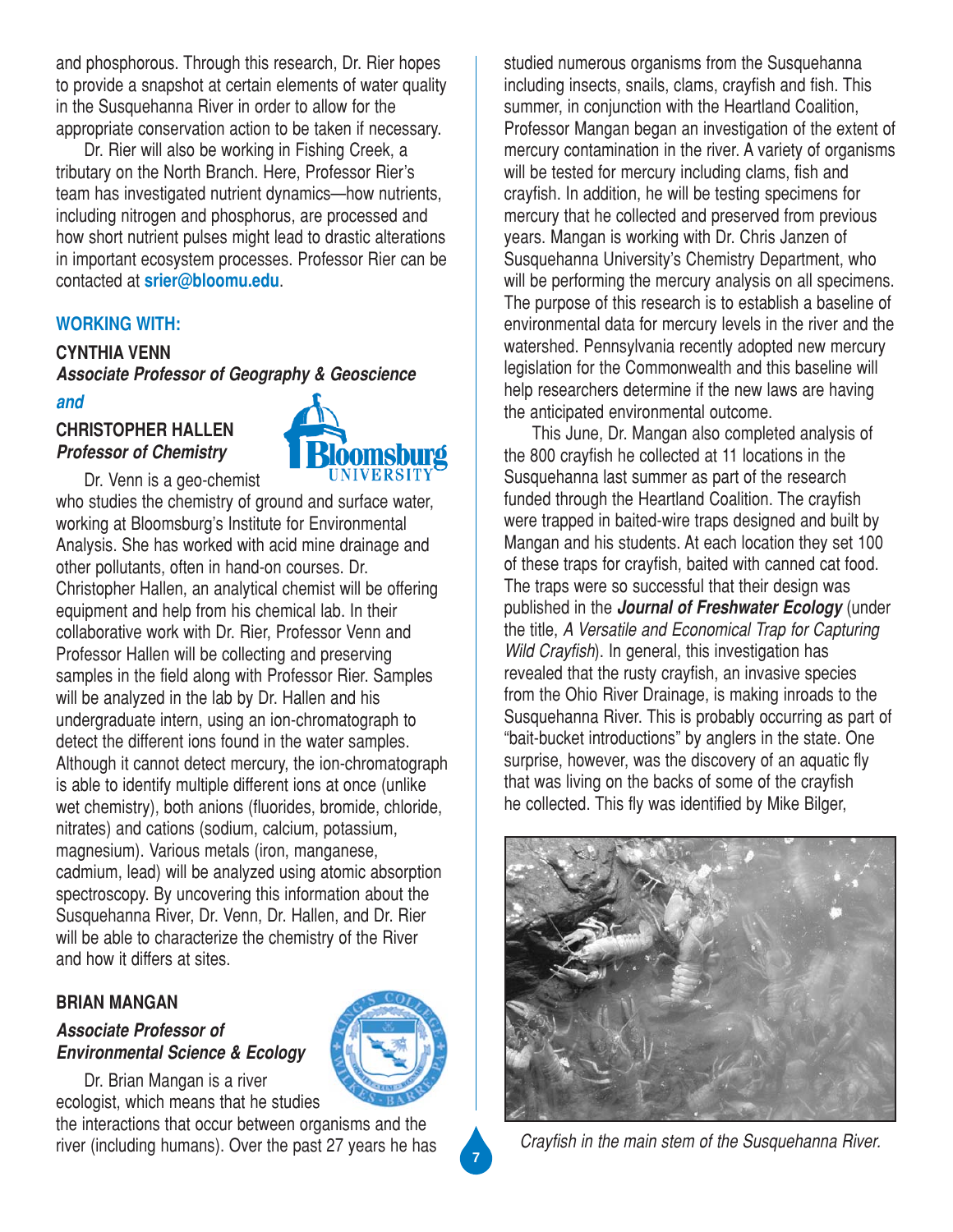another Coalition member and an aquatic biologist and macroinvertebrate expert with EcoAnalysts Inc. They are preparing a manuscript of this discovery for submission to a biological journal.

Dr. Mangan also taught a week-long graduate course for area K-12 teachers at the end of June titled, *The Susquehanna River*. This course covers the geology, geography, history, economy and ecology associated with the Susquehanna. Dr. Mangan can be reached at **BrianMangan@kings.edu**.

#### **BEN HAYES**

#### *Director of Susquehanna River Initiative*



As director of the Susquehanna

River Initiative at Bucknell University, Dr. Ben Hayes oversees outreach, both in terms of the teaching of Bucknell professors and his own lectures to watershed groups, short courses, and hands-on consultation. This summer, Dr. Hayes is working on three distinct research projects. The first is a wetlands restoration and mining reclamation at the Montanden sand and gravel pit in Northumberland County. Dr. Hayes will be making a bathymetric map (a map which measures water depth at various places in a body of water) of the active gravel pit, monitoring water level gains and losses between the pit and adjacent wetland. From this, he plans to develop a reclamation plan for the owners and to beginning to re-vegetate reclaimed areas on the north end of the pit.

His second project consists in assessing stream restoration structures and streams in north central Pennsylvania. In the last decade, the surrounding ten counties have received over nine million dollars from the Department of Environmental Protection (DEP) Growing Greener grants for rock and wooden structures designed to reduce bank erosion and improve fish habitat. This study will examine structures on nine streams and quantify their efficacy. Dr. Hayes will assess these structures and whether they have been beneficial to the streams in which they are located.

Dr. Hayes' final project is for the Heartland Coalition project. He will be compiling a digital database of the hydrological, ecological, and water quality data from the Susquehanna River Basin Commission and the US Geological Survey, linking this data to a geographic information system (GIS) map and converting these to a web-based map. In the field he will work with Craig Kochel, focusing on hydrology: flooding, geomorphology, and sediment transport and deposition in the main stem of the Susquehanna River and large tributaries on the West Branch such as Lycoming, Loyalsock, and Muncy.

He will especially study how the large pools and riffles in the River formed, how long they persist, what the physical habitat of the area is, and how they affect water quality and ecology. Dr. Hayes will also sample bed-load and for suspended sediment, measuring the speed of the sediment, and quantity and size of sediment transported during large flow events. Dr. Hayes can be reached at **brh010@bucknell.edu**.

#### **CRAIG KOCHEL**

#### *Professor of Geology*



Dr. R. Craig Kochel's research

interests center around geomorphology, the study of the characteristics, origin, and processes in the development and modification of landforms. Geomorphology is a very interdisciplinary field with many linkages to other areas within geology such as hydrology, hydrogeology, tectonics, sedimentology, and planetary geology; as well as other sciences such as climatology and ecology. Additionally, geomorphology provides a fundamental understanding of how earth surface processes operate and is critical in the understanding of the nature of geologic hazards.

Among these broad research areas, Professor Kochel has been focusing on the physical processes of rivers and stream restoration over the last year. In his Stream Restoration course, his students began to construct a plan for the restoration of Miller Run (the creek that goes through Bucknell University). Because of certain "abuses," this stream, which was once permanently flowing, is now of very poor quality and can be considered basically as a storm run-off ditch. One of the purposes of the class was to come up with a project to supplement the base flow of the stream, by what is called "low flow augmentation." Some of these solutions included constructing floodplain wetlands for storing storm runoff, taking out ditching, creating a more natural channel design, and reducing storm runoff.

Outside of the classroom, Dr. Kochel is starting a study of suspended sediment in the Susquehanna as a section of the watershed assessment project. Suspended sediment is the portion of the total sediment load of a river that is carried within the water column, rather than on the riverbed. He already has 17 sites and four flow gaging stations in Buffalo Creek and Professor Kochel is beginning a survey of some 30 sites throughout the Susquehanna River that will be sampled periodically during large floods. One of the questions he hopes to answer are why certain parts of the watershed yield more suspended sediment than others and how this relates to land use. A related project involves the study of coarse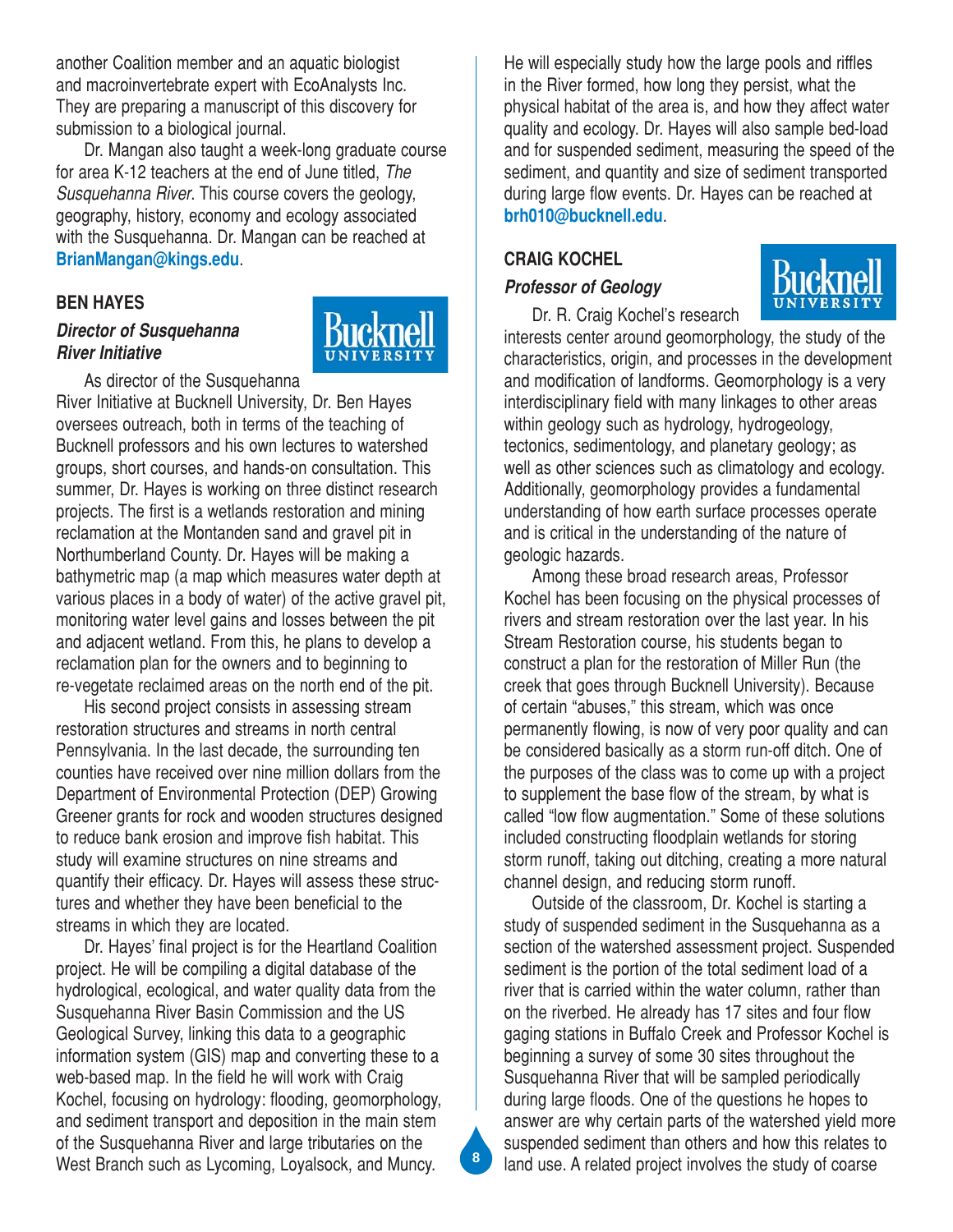gravel bedload on tributaries impacted by logging a century ago, especially in Lycoming and Muncy Creeks. Here, with the forests cut down, much more loose sediment was released into the river and is still going through the river today, resulting in major channel adjustments and changes. Although these trees were cut down decades ago, the waves of sediment take a long time to cycle through the river system, ultimately affecting water quality for those living within the river. Professor Kochel can be contacted at **kochel@bucknell.edu**.



*A hellbender gilled larva.*

### **PETER PETOKAS**

#### *Research Associate with the Clean Water Institute*



For the last four years Dr. Peter

Petokas has been conducting research on the Eastern Hellbender salamander in several tributaries of the West Branch of the Susquehanna River. Dr. Petokas and his student interns have been recording where they live, conditions in which they live, whether or not they are reproducing, how old they are, how big they are and how many there are. They are also conducting studies of the physical, biological, and chemical characteristics of the stream reach where a given population is living. By tagging Hellbenders with microchips, the researchers have discovered that otherwise sedentary Hellbenders will sometimes migrate and have been found as far as five miles from their original capture location.

The Eastern Hellbender is one of the largest salamanders in North America, growing up to 29 inches in length. Hellbenders are found throughout the central Appalachians in fast-flowing streams with plenty of large rocks to live under. In 1930's, Hellbenders were hunted and killed because it was believed they fed on trout and trout eggs, a misconception resulting in the decimation of Eastern Hellbender populations in many areas.

Dr. Petokas and his students have now documented the presence of amphibian Chytrid fungus in Hellbenders, a disease that is linked to the global

amphibian decline crisis. Significant mortality has been observed in Eastern Hellbender populations where the disease has been documented. To help sustain populations in decline and reintroduce Hellbenders to streams where they formerly occurred, Dr. Petokas and his students are "head-starting" Hellbenders by collecting and incubating unprotected eggs, and raising the gilled larvae for later release when they are large enough to avoid most predators.

Dr. Petokas and his students provide education and outreach to elementary schools, high schools, watershed groups, sportsmen's groups, and youth groups. If you would like to report a Hellbender sighting, request more information, or schedule a presentation for a group, please email Dr. Petokas at **Petokas@lycoming.edu**.

## **MOHAMED KHALEQUZZAMAN**

### *Associate Professor of Geology and Physics*

Professor Mohamed Khalequzzaman, Dr. K for short, continues to broaden his research on the effects of acid mine



drainage (AMD), acid deposition, and agricultural pollution within the West Branch Susquehanna River basin. His work principally involves water-quality assessment in portions of the Fishing Creek watershed, Clinton County, and the Beech Creek watershed in Clinton and Centre counties.

This field season, working cooperatively with the Beech Creek Watershed Association and the Department of Environmental Protection, Dr. K continues a three-year study addressing the effectiveness of the Avery facility, a \$1.5-million-passive-treatment system constructed by the Bureau of Abandoned Mine Reclamation's (BAMR) in the eastern part of the watershed. This system collects iron- and manganese-polluted ground water and treats it by sending it through a series of lined ponds and wetlands. Treated water then moves down-gradient into the Middle Branch of Big Run, currently impacted by AMD-polluted ground water. The data collected to date indicates that although the facility does raise pH and facilitates the reduction in metals of the water it collects its effectiveness has declined slowly since it went on-line in 2006. In addition to this field component, he is undertaking lab experiments aimed at increasing the effectiveness of the treatment processes. Specifically, he is testing the interaction of limestone and mine water to determine how quickly chemical activity adds alkalinity to acid-impacted waters.

To the east of the BAMR site, two small tributaries entering the East Brach of Big Run are also impacted by

**9**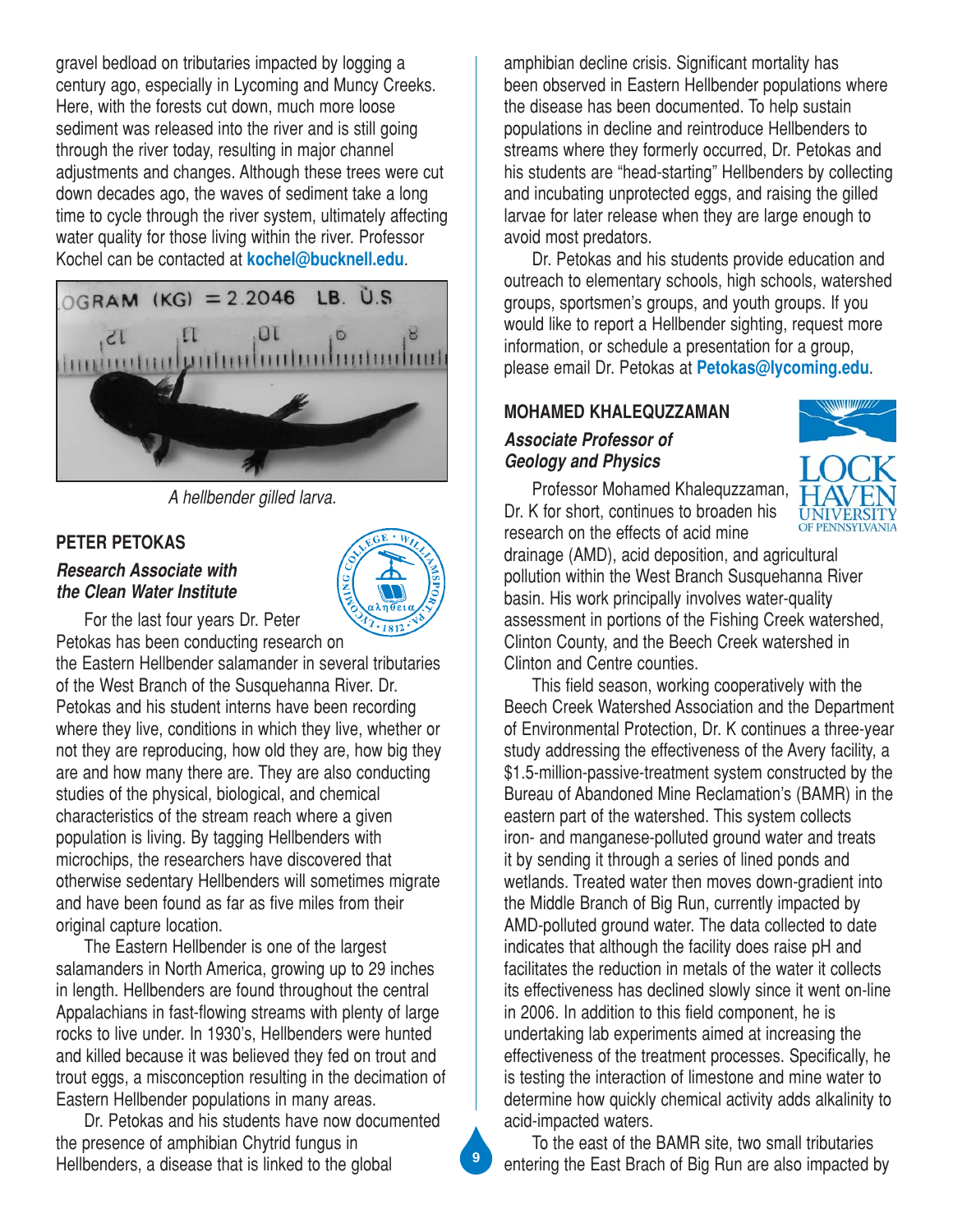

*Dr. K's students collecting a water sample.* 

AMD, and Dr. K's team is revisiting 2006 sampling sites here in order to assess the effectiveness of artificial wetlands alone; these streams have no additional engineered remediation in their headwaters. He and his team are also sampling sites from a 2007 study conducted in the Wolf Run sub-watershed, a tributary in the western part of the Beech Creek basin. Here, his research focuses on the impact of acid deposition as it affects surface water also receiving AMD input. Finally, Dr. K continues his 7-year study of the impact of agriculture on Big Fishing Creek, where he monitors twelve sites for levels of nutrients including turbidity, phosphate, and nitrate monthly. A retired colleague, Dr. John Way, actively supports much of Dr. K's research. Dr. K can be reached at **mkhalequ@lhup.edu**.

## **CARLOS A. IUDICA** *Assistant Professor of Biology*



Professor Carlos Iudica's research interests gravitate around vertebrate ecology (living and extinct), evolution, and systematics. Unlike most of the "River Guys" sampled in this report, Dr. Iudica monitors the effect of the river on the surrounding biosphere rather the effect of the environment on the river. By studying "feeding ecology," which more or less answers the question of who is eating what, Professor Iudica and his research team are able to learn about the Susquehanna from a distance. Specifically, he is looking at the diets of different birds and animals and, in some cases, for bio-accumulation of mercury. Many of the animals in this area depend on the River for food and by studying the food chain, Dr. Iudica can track how larger animals could obtain and accumulate mercury in their bodies. His samples are processed by Susquehanna University's

new mercury analyzer (a DMA-80 Direct Mercury Analyzer made by Milestone). Dr. Iudica was one of the people involved in securing this valuable piece of equipment for the University.

This research links up with his ten-year monitoring program on terrestrial vertebrates (amphibians, reptiles, and small mammals) at three sites (Shikellamy State park, Montour Preserve, and the Susquehanna University Center for Ecology, Education and Research) to generate data for a general survey and a long term ecological study on specific species. One new aspect of this study is to work on nesting boxes for mice at the Susquehanna University CEER. Dr. Iudica's team made and deployed these boxes, which currently are homes for the mice, and will periodically monitor the mice that live there. By using the nesting boxes, the mice can be observed in a less invasive way and, since babies were born there, the researchers can watch the same mice growing. Here, Professor Iudica is looking especially for long term trends, such as how a dry or wet summer could affect the mice population in different ways.

Another project that Dr. Iudica is working this summer has to do with sediments and fossil materials in caves. Analyzing samples from the Quaternary caves in central Pennsylvania, Dr. Iudica is uncovering 1-2 million year old sediments. This survey of sediment reveals glacial movement which can tell us more about climate change, temperature patterns, local extinctions etc. Additionally, the identification of fossil material from sediments allows the partial reconstruction of the vertebrate fauna from the past. By studying the shapes and dimensions of bones over time, what is called morphometrics, much can be learned about the population of the animals, including sex, size, demographics, etc. For more information, Professor Iudica can be contacted at **casaiud@susqu.edu.**

#### **BRIAN S. SCHWARTZ, MD, MS**  *Director*

## *Johns Hopkins Bloomberg School of Public Health*

#### **ZHENGMIN QIAN, MD**  *Director of the Environmental Health Institute Geisinger Center for Health Research (CHR)*

The Geisinger CHR and the Johns Hopkins Bloomberg School of Public Health formed the joint Environmental Health Institute (EHI) in January 2007. The EHI is engaged in large-scale epidemiologic studies in an effort to understand environmental contributors to disease causation in its 31-county catchment area. The Geisinger Clinic's 41 community practice clinics,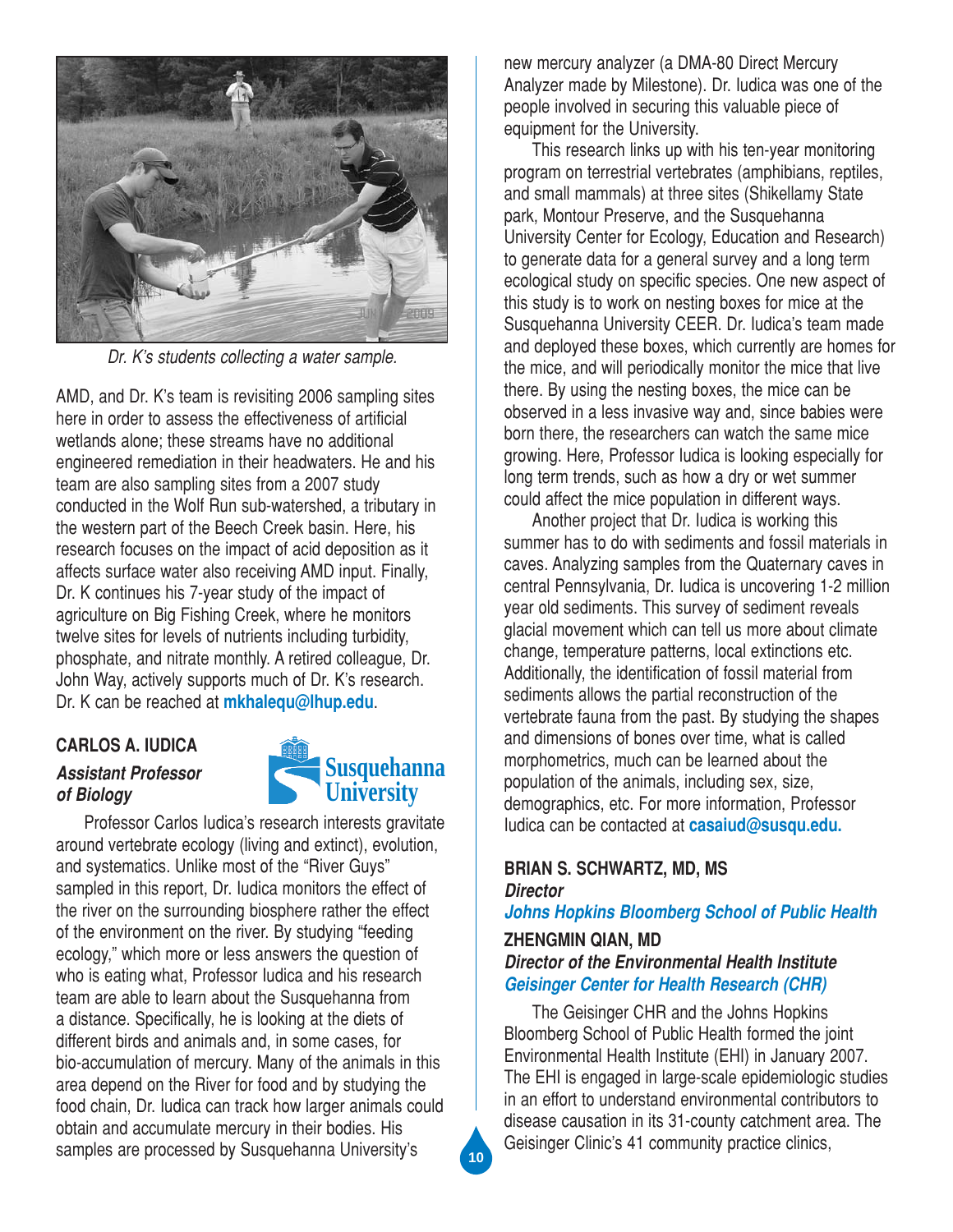providing primary care services to 400,000 persons in the region, and its electronic health record provide the EHI with unique opportunities for large-scale, population-based environmental epidemiology research.

Current research projects include Ann Liu's research on evaluating associations between the burden of abandoned mine lands (AMLs) in places and measures of "community health" using Census 2000 data. Community health is being evaluated using two standards: community socioeconomic deprivation and social disorganization. The Institute has also proposed a novel strategy to explore how local environments constrain or enable the effectiveness of health care for the diabetic patient to the US National Institutes of Health. Numerous factors influence diabetes outcomes that may be beyond the reach of health care and the

patient. These include the local food environment which shapes dietary behaviors (it is difficult to eat nutritiously if fresh foods are limited and the only options are fast food restaurants), the land use environment (whether the local environment facilitates physical activity), and the social environment (whether healthy behaviors can be socially shared). Jing Feng is currently examining the prevalence of childhood obesity in rural areas and will be studying similar parameters used in the diabetes study. Lastly, the Institute is characterizing environmental factors with GIS (Geographic Information Systems) mapping. In the last few decades, land use growth has far outstripped population growth in our area. In addition to noting density, diversity, clustering, etc. they researchers will also be including some of the parameters from the other study: local food and land use environments.

## *The Susquehanna River Assessment: What is Water Quality & How is it Studied?*

As constantly changing ecosystems, rivers and streams are challenging to represent on paper. A stream's water quality can often vary from day to day, and various circumstances, such as where samples are taken across the width of the river, can often affect the outcome of a water sample. Additionally, streams are affected by everything going on around them, whether it be agricultural practices, abandoned mine drainage (AMD), sediment flows, or even high rainfall, streams are highly sensitive to all sorts of events. Since rivers and streams are very complex, the following summary provides some basic explanation about what is tested when evaluating water quality, what the ideal measurements might be, and how the different parameters are tested.

#### **SUSPENDED SEDIMENT**

According to Dr. Ben Hayes, suspended sediment is the number one pollutant in the Susquehanna River. Suspended sediment is the portion of the total sediment load (rocks, gravel, sand, etc.) that is carried with the water, rather than laying on the riverbed. It kills grass along the bank, pollutes spawning areas for much of the river fish, and blocks light required for photosynthesis. In recent years, there has been much effort exerted by conservation groups to reduce bank erosion and sediments trapped behind old historic mill dams. Scientists Dr. Hayes and Dr. Kochel explain that not all sediments come from the bank, in fact, much of the sand and gravel in upland areas are relics of historic logging. These sediments move as pulses through watersheds, making their way down to larger tributaries and even the main stem of the Susquehanna River. As a result, bridges and stream restoration structures are being buried or eroded and the streams remain in a prolonged state of disequilibrium. As of 2009, sufficient data on suspended sediment or bedload has not yet been collected to determine its full effect on water quality.

## **HOW THEY STUDY IT:**

*Scientists use a Helley-Smith bedload transport to measure bed-load (coarser gravel and sand sized particles being washed along the bed of the river) and D48 and P61 suspended sediment samplers to collect suspended sediment. These devices, shaped something like torpedoes, are attached to a strong wire crank mounted to a structure like a bridge. The sampler will then be lowered into the water to the specific depth required (if testing for suspended sediment the sampler will be closer to the top of the river) and then the sampler will open, beginning to collect the sediment. Sediment loads can be variable however, so it must be test multiple times from separate locations for greater certainty.*

#### **TURBIDITY**

**11**

Turbidity, a measure of cloudiness in the water, caused by sediment, iron precipitates, sewage effluent, plankton, etc. causes light to be scattered or absorbed rather than passed on straight into the waterway. When light is blocked from fully entering a waterway, water plants and algae growth can suffer. If levels of light are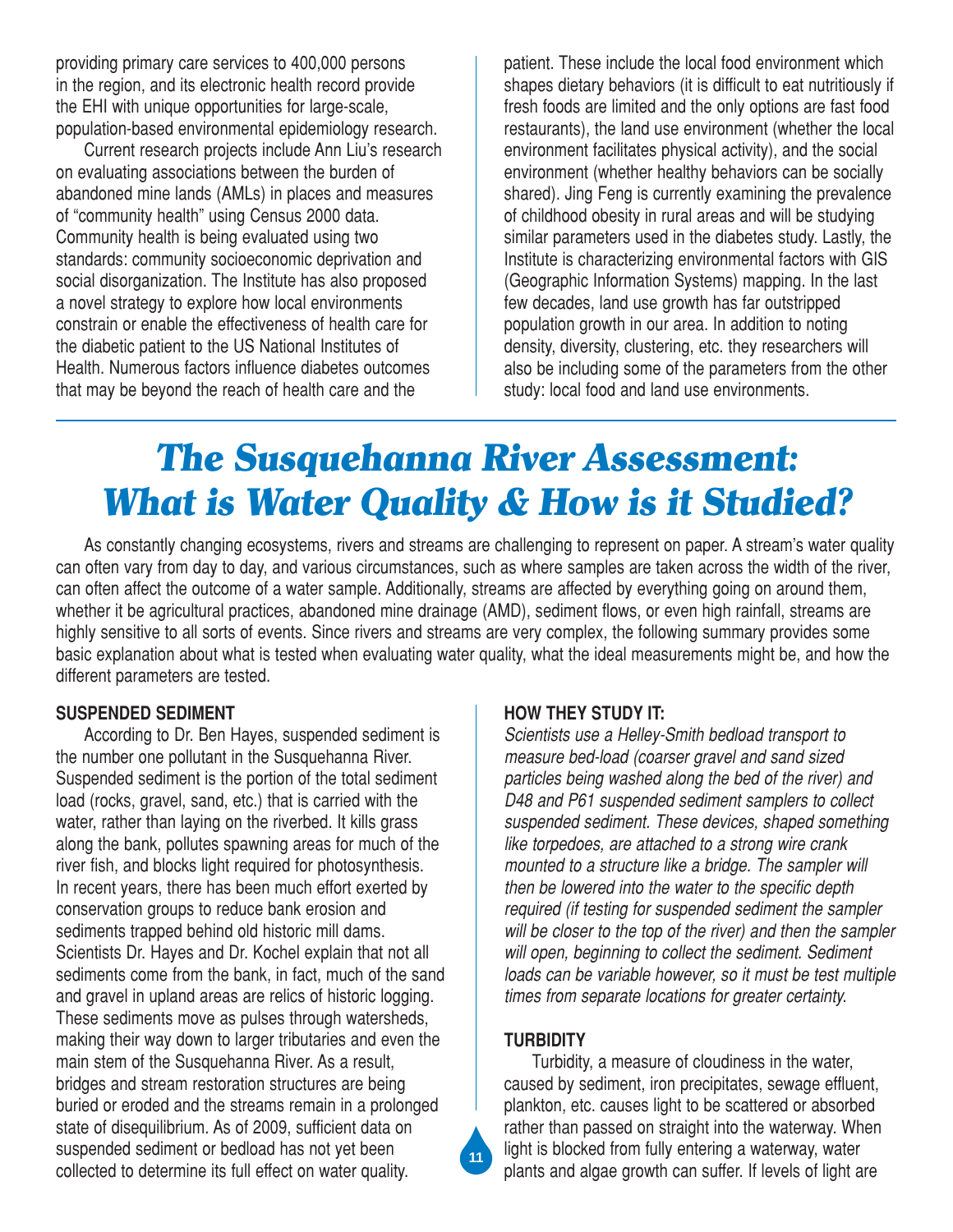## SIDEBAR



*Dr. McTammany and Dr. Rier installing a sonde*

### Sondes

Sondes are electronic instruments with an internal computer to power sensors designed and calibrated to measure water quality parameters. The SRHCES has four sondes, two installed and two roving. The two that are installed were placed in the North Branch in Danville) and the West Branch in Milton in partnership with the Susquehanna River Basin Commission Early Warning System program. The sondes collect and send water quality data to the internet on an hourly basis (samples taken every 5 minutes). These devices measure several water quality parameters including temperature, dissolved oxygen, conductivity, pH, turbidity, chlorophyll (only ones at Milton and Danville measure chlorophyll), and oxidation reduction potential. The roving sondes measure the same water quality parameters as the "real-time" sondes (except for chlorophyll but their use is completely flexible in their placement and can be moved to focus on specific locations in the River. One of the installed and the two roving sodes were purchased from a grant to the Bucknell University Environmental Center from the U.S. Department of Education, and the installed sonde was purchased with funds from a grant to Geisinger Health Systems from a private foundation. They were placed and are currently serviced by Dr. Matt McTammany of Bucknell University and Dr. Steve Rier of Bloomsburg University. Real-time water quality data from the installed sondes is accessible at

**http://www.facstaff.bucknell.edu/mmctamma/ research/susquehanna/**

too low, the plants will not be able to photosynthesize and will die. This can cause a problem for fish and other water organisms that require oxygen to breathe. Additionally, the causes of turbidity can poison organisms, clog the gills of fish, breed bacteria, and make it difficult for fish to feed because of reduced visibility. Turbidity can also cause the waterway to rise in temperature because the particles absorb heat from sunlight. An increase in temperature corresponds with a decrease in oxygen.

## **HOW THEY STUDY IT:**

*One way to determine water's turbidity is by using an electronic turbidimeter. The turbidimeter uses a light source and a photoelectric cell to measure the light scattered by suspended particles in a water sample. The results are measured in Nephelometric Turbidity Units (NTU). The sondes also test for turbidity.*

## **DISSOLVED OXYGEN**

Dissolved oxygen is the oxygen available in the water for the aquatic organisms to breathe. This is one of the most necessary parameters in a waterway because of how many organisms require oxygen for survival. Oxygen is diffused into the water from air, by fast moving waters, and as a byproduct of photosynthesis. The more the water moves, the higher the oxygen level will be. Typically, waterways with large amounts of organic decay (especially due to an influx of nutrients) have low levels of dissolved oxygen. However, though large growth of surface algae and plants temporarily increases dissolved oxygen, this oxygen is concentrated at the surface and deeper waters may have a low amount of dissolved oxygen. If oxygen levels remain below one or two milligrams per liter of water for just a few hours, many fish can die. Although good oxygen levels are often challenging to pinpoint since oxygen levels fluctuate naturally between day and night, generally good oxygen levels fall around 7 mg/L or higher. The Danville and Milton sondes reports mean dissolved oxygen levels around 9 mg/L during the month of July.

## **HOW THEY STUDY IT:**

*There are multiple ways to test for dissolved oxygen. One is the Winkler method, which takes a water sample and adds different, colored chemical solutions. At the end of the steps, scientists can calculate the amount of dissolved oxygen. Another method is using a YSI oxygen probe which absorbs oxygen in order to determine the dissolved oxygen content. The sondes also test for dissolved oxygen.*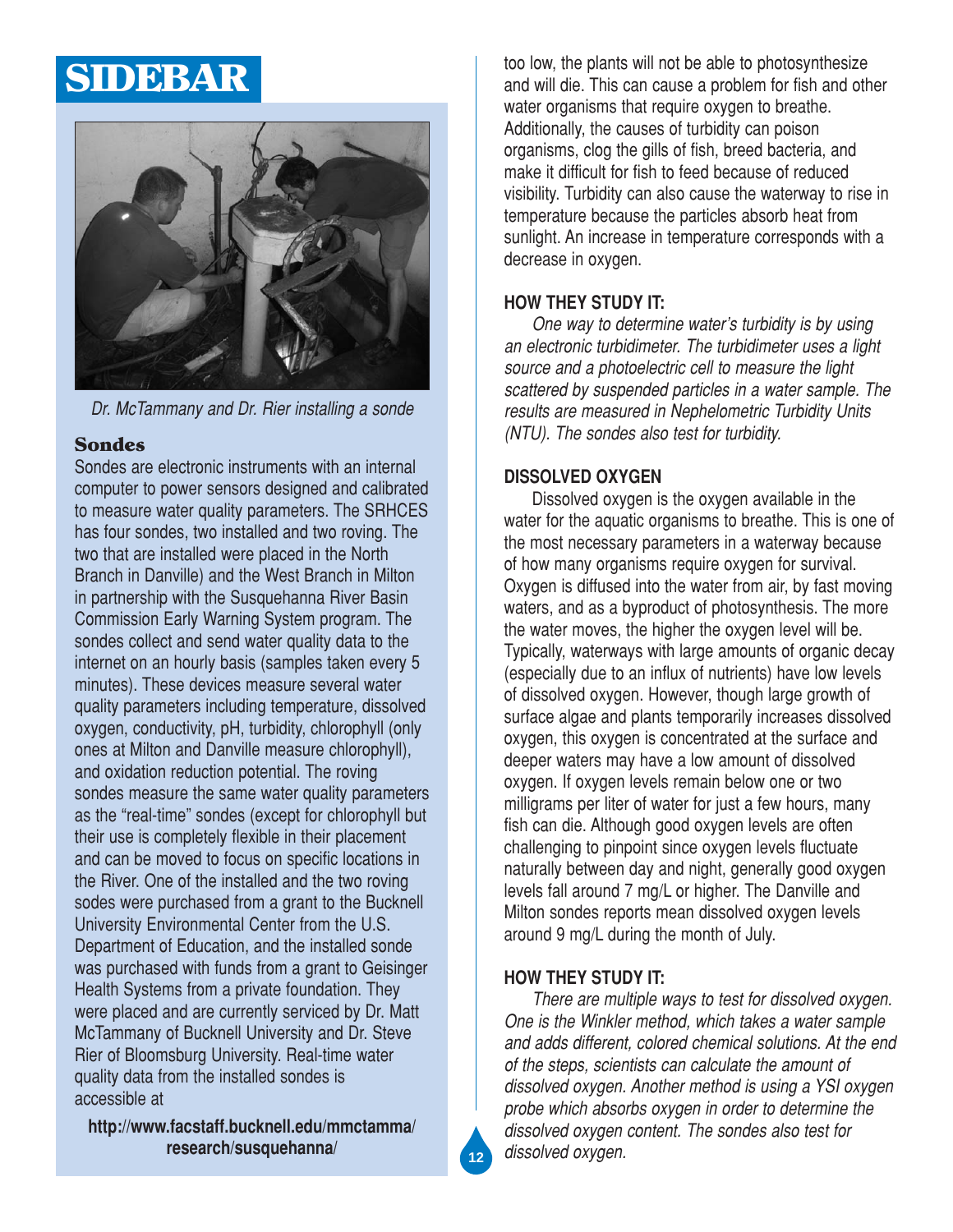#### **NUTRIENTS (NITROGEN & PHOSPHORUS)**

Nitrogen is found naturally in the environment and is an essential nutrient to plant life. Nitrogen most commonly comes in three forms: nitrite, nitrate, and ammonium. Nitrate is the most significant in terms of water quality because, as a major fertilizer ingredient, it is used on crops and lawns. Additionally, nitrates can be found in municipal and animal wastes. Although essential to plant life, high concentrations can increase plant and plankton growth that ultimately disrupt the water ecosystem. When the algae or plankton populations grow too wildly, overall oxygen levels become severely depleted. When consumed, nitrates can become nitrites, which are very harmful and destroy the ability of blood cells to transport oxygen. Generally, healthy nitrogen levels should be around 0.5 milligrams per liter of water (0.5 mg/L) or less.

Phosphorus, like nitrogen, is a nutrient naturally present in the environment. But when found in high concentrations, phosphate can disrupt the natural ecosystem by increasing the growth of algae, water plants, and plankton which provide food for fish. Some sources of high phosphorus concentrations include detergents and municipal fertilizer run-off. For human beings, consuming too much phosphorus can lead to digestive problems. Healthy phosphorus levels generally fall below 0.05 mg/L.

When there is an excess of these nutrients in the water, a condition known as "eutrophication" occurs. Eutrophication means that there is an increase in chemical nutrients to a degree which is unhealthy for the body of water. When an excess of nutrients enters the waterway, algae, aquatic plants, and plankton will grow wildly. The plants will then choke up the waterway and use up large amounts of oxygen. This rapid growth of aquatic plants will eventually die and, with its decay, uses up more oxygen – ultimately lowering dissolved oxygen levels in the water.

## **HOW THEY STUDY IT:**

*A variety of procedures can be used to test for nutrients in the waterway with varying degrees of accuracy. For imprecise measurements, there are many nutrient testing kits which use strips placed into the water to determine the concentration of nitrogen or phosphorus. Wet chemistry is a much more exact way to measure nutrients in the water. Here, scientists will take samples to the lab, conducting tests on the water sample to measure nutrient content. Another method of testing for nutrients is using an ion-chromatograph to detect the different ions found in the water samples. By determining*

*certain concentrations of ions, the scientist can measure the level of nutrients in the water.*



*A Lycoming College intern preparing to dive during sampling.* 

### **DIATOMS (AND CHLOROPHYLL)**

Diatoms are single-celled algae that live on rocks or plants in a waterway and are able to photosynthesize. Diatoms have become an important measure of water quality in the last twenty years. As diatoms are stationary, they can be used to accurately understand a certain, specific body of water. Water quality variables, such as an influx of nutrients or pH, influence growth or decline of a community. By seeing how much is growing, as well as what chemicals, nutrients, etc. are in the algae, scientists can use the diatoms as a measure of water quality. Also the way that diatoms are studied allows for comparative analysis between samples to determine with great accuracy the parameters studied in the waterway.

#### **HOW THEY STUDY IT:**

*Diatoms are studied with a diatometer, the artificial substrate on which an algae community will develop. The diatometer, which is left in the waterway for about three weeks, allows scientists to study algae that colonize on the instrument. The diatometer is also a structure which allows a set of microscope slides to be exposed to water. The communities grow directly on microscope slides which, when removed from water, can be treated to make a permanent slide of the community. After being preserved as a slide, scientists can use microscopes to further identify and study algae on the slide. Additionally, a measure of chlorophyll (ug/L) is taken by the sondes by taking a measure of algae in the water column.*

#### **BENTHIC INVERTEBRATES**

Benthic invertebrates are insects and other small animals that live on the bottom of different waterways.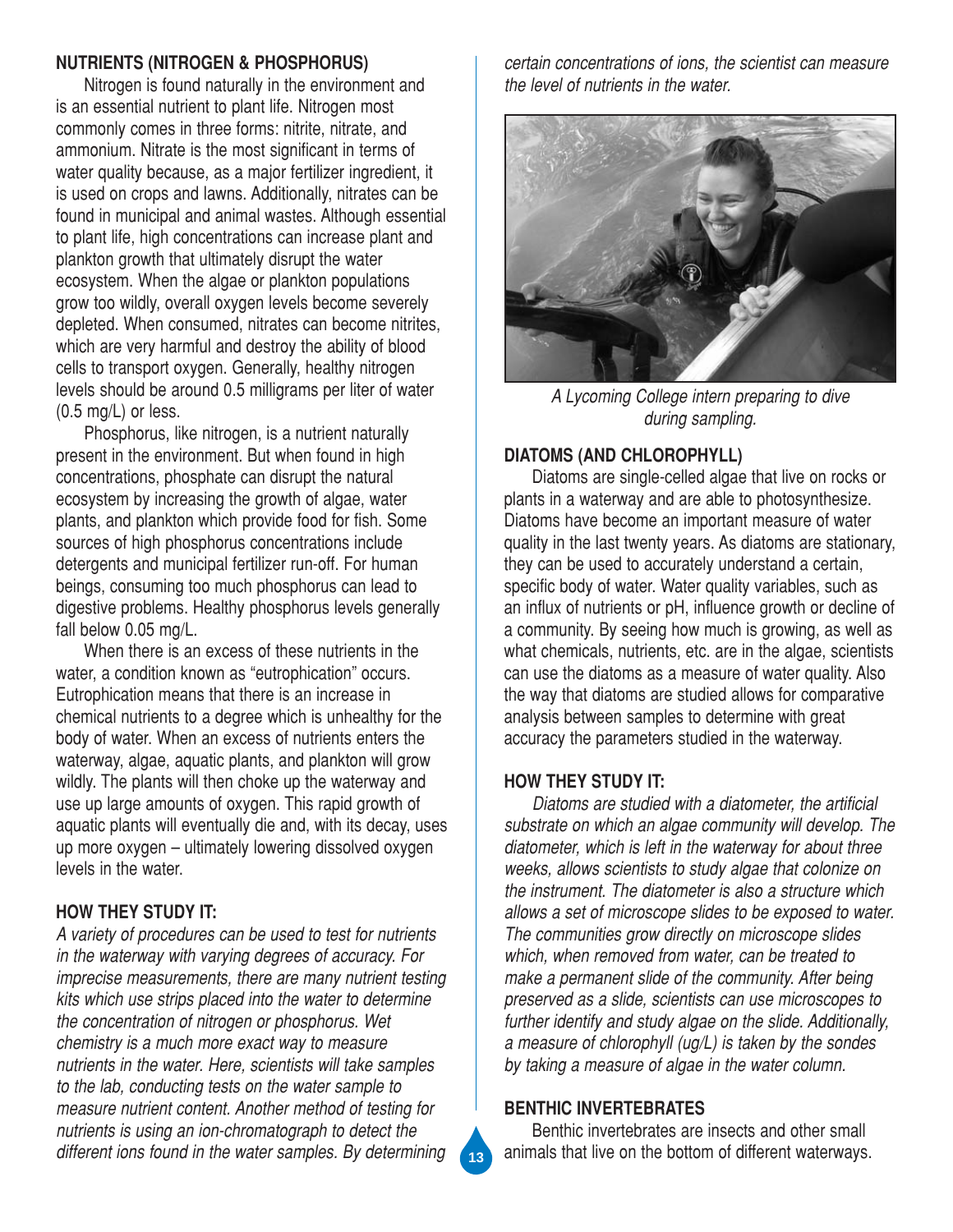

*Interns preparing rock baskets for placement in the river.* 

Benthic invertebrates recycle organic matter in the water and are a significant part of the food chain for many fish. By collecting and determining the species that are living in the water, the condition of the water can be gauged. For example, various insects can show a whole range of tolerances to fluctuations in the environment; if a particularly sensitive insect (one that shows low tolerance to many changes) is discovered at a given location, this can be an indicator of good water quality. Benthic invertebrates are directly affected by changes in water quality and, generally, do not move or migrate—stably staying where they live for their life cycle. The Hillsenhoff Biotic Index produces a score between 0 (Excellent water quality) and 10 (severe pollution) by assigning each species a pollution tolerance score. Using the number of each species found in a specific location, the overall score is calculated using the Biotic Index Formula. The ideal score is 3.75 or lower.

## **HOW THEY STUDY IT:**

*Benthic invertebrates are collected in benthos rock baskets, an artificial substrate composed of a basket filled with rocks. In the SRBC study, rock baskets will have limestone mixed in and must be anchored well (they cannot be exposed, on the bottom, or filled with sediment). The rock baskets simulate an environment in which the benthic invertebrates would live and, left in the water for six weeks, they begin to amass life upon them. Another collection device is the Hester-Dendy multi-plate sampler. These artificial substrate samplers consist of circular or square discs that are vertically stacked with spaces in between each disc. Left in the water for a certain amount of time, benthic invertebrates would begin to live on the plates. After collection, samples have to be processed for examination. Scientists use Scanning Electron Microscopes and light microscopes to both identify small invertebrates and check the invertebrates for chemicals like mercury.*

#### **CONDUCTIVITY**

Conductivity is the water's measured ability to pass an electrical current and is affected by the quantity of total dissolved solids (TDS), often dissolved chemicals or salts, in the water. These dissolved solids directly correlate with the total amount of dissolved ions in the water. Anions (chloride, nitrate, sulfate, and phosphate) carry a negative charge and cations (sodium, magnesium, calcium, iron, and aluminum) carry a positive charge. Ions of inorganic dissolved solids directly affect conductivity because they can carry an electric charge well. Thus, if test results show a change in conductivity that may mean there has been a change in the amount of TDS in the water. Many sources of TDS are natural; however, municipal run-off and wastewaters can increase the amount of TDS beyond healthy levels. Conductivity is measured in micromhos per centimeter (\_mhos/cm) or microSiemens per centimeter (\_S/cm). A healthy conductivity rate for inland streams and rivers falls around 500 S/cm or less. The Danville sonde measures a mean 267 S/cm and the Milton sonde about 250 \_S/cm in the month of July.

## **HOW THEY STUDY IT:**

*Conductivity can be measured with a conductivity meter and probe immersed in water. A voltage is applied to the probe and it measures the resistance of the water to calculate conductivity per centimeter. Conductivity can be measured in the waterway or in the lab via a sample. The sondes are also equipped to measure conductivity.*

## **pH**

Although pH measures acidity in the water, it also indicates a waterway's balancing act between acidic and basic, or between positive and negative hydrogen ions. The pH scale runs from 0 (strongly acidic, high concentration of positive hydrogen ions) to 14 (strongly basic, high concentration of negative hydrogen ions). Despite the negative connotation of the word "acidic," a waterway wants to strike a balance between having too many or too little positive hydrogen ions. In fact, ideal pH generally falls between six and eight in an aquatic environment. If the pH is too far at either end of the spectrum, fish will avoid the waterway or die, eggs can become deformed, algae cannot grow as well, etc. pH can be affected by many different sources including contaminated run-off and AMD. The pH can differ dramatically from day to day, or even at different times throughout the same day, largely as a result of photosynthesis. In the month of July, both sondes report pH levels at around 7.75-8 mean average.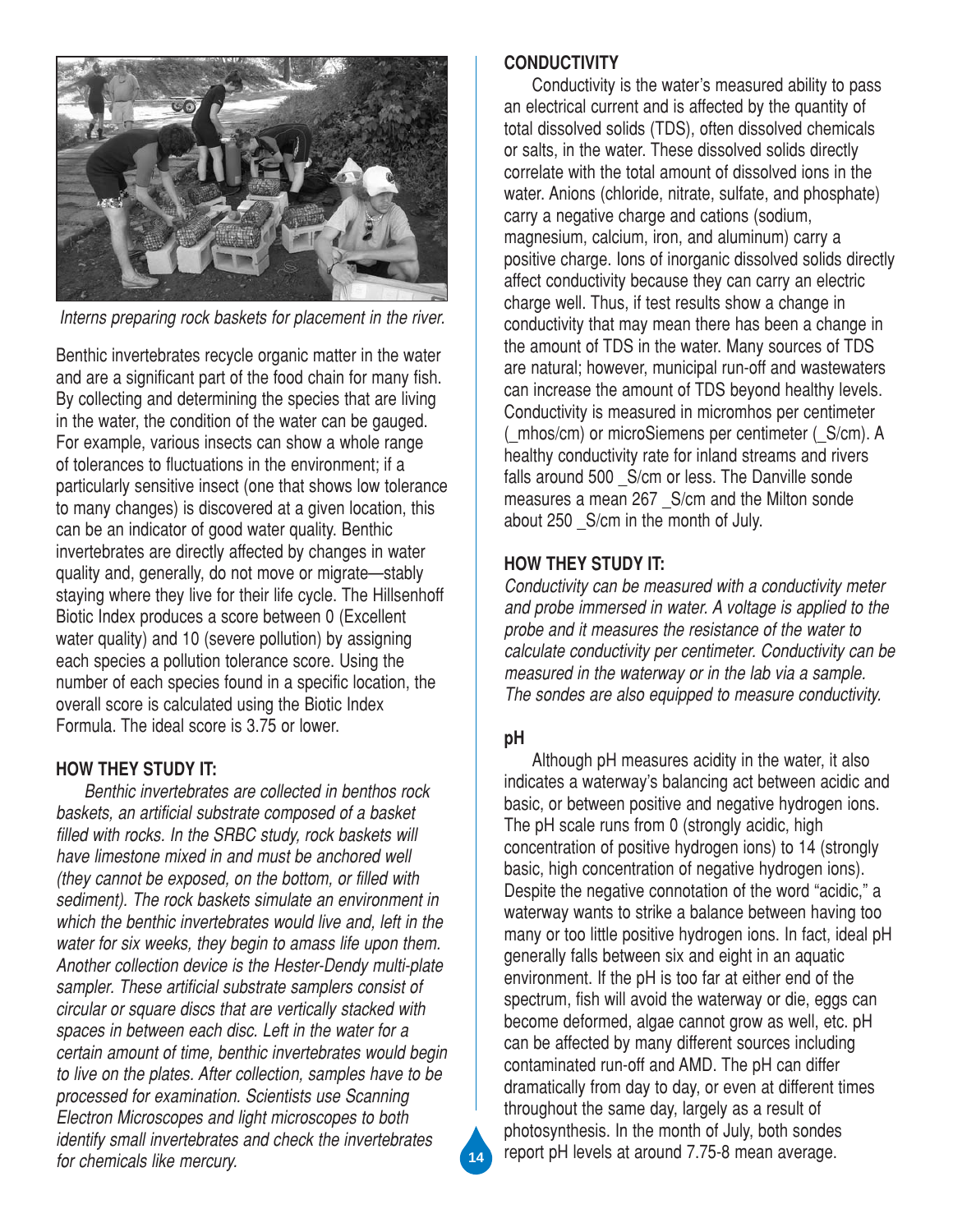### **HOW THEY STUDY IT:**

*A range of methods can be used to determine pH levels. Test strips are an easy and less precise indicator which often changes color to determine pH level. In the laboratory, devices like a computer aided titrimeter (CAT) can be used find pH. In the case of the Heartland Coalition work, the sondes are able to read pH.*

#### **ALKALINITY**

Alkalinity is the water's ability to resist changes in pH. This is a natural phenomenon, but often with the addition of pollutants, water systems are less capable of balancing the pH and keeping waterways healthy. Since alkalinity can create a sort of buffer against various forms of acidic pollution, the higher the alkalinity the more resistant the stream might be to external influences like acid rain. Many rocks, especially limestone, are sources of natural alkalinity. If water can neutralize acids, the buffering capacity of alkalinity would give stability to the pH of a waterway necessary for fish, plant life, and other organisms to live. Affective alkalinity levels usually begin around 20 mg/L and higher.

### **HOW THEY STUDY IT:**

*Alkalinity can be measured using various commercial test kits – especially ones using dissolving tablets. However, a more scientific way involves using a pH electrode and a titrant solution. By using "titration," the unknown concentration of a known reactant can be found.* 

## **MERCURY**

Mercury contamination in the water supply is becoming an increasing health concern. In the Susquehanna River basin alone, 35 different locations are under guidelines from the Pennsylvania Fish & Boat Commission limiting consumption of aquatic species, four of which are within the heartland region. In humans, when mercury accumulates beyond a certain level it can potentially damage the brain or inhibit brain development, especially during fetal growth and childhood. Dissolved mercury in the water is absorbed by aquatic species over

time and can be passed on when the animal is consumed. This "bio-accumulation" works up the food chain, making larger organisms highly polluted. Mercury cannot be removed from fish by cleaning or cooking, making it persistent regardless of preparation.

### **HOW THEY STUDY IT:**

*There are many at-home mercury analyzer tests for those who want to test their drinking water. Scientists mainly use wet chemistry methods to test the water directly. Mercury, however, is most often studied by testing animals, fish, or other organisms that are a part of the waterway's food chain. Even organisms like macro-invertebrates can be tested for mercury poisoning. Additionally, Heartland Coalitions scientists will profit by using Susquehanna University's new DMA-80 Direct Mercury Analyzer made by Milestone.* 

## **COLIFORM BACTERIA**

Coliform bacteria are present in digestive tracts and, consequently, fecal matter of all animals, including humans. Coliforms appear naturally in low amounts in low-flowing water. High concentrations, however, are often signs of municipal wastewater, dumping or septic contamination. These organisms can carry waterborne diseases or viruses, being a potential health risk for humans. For primary contact with water (ie. swimming) coliform concentration cannot exceed 200 coliforms per 100 milliliters (ml) and primary drinking water must report 0 coliforms per 100 ml. Natural contamination usually lies under the 200 coliforms per 100 ml level but if it is over this level there is a much greater chance that pathogenic (disease causing) organisms are present.

## **HOW THEY STUDY IT:**

*Coliform Bacteria is most often studied using "membrane filtration"—a method which filters out the microorganisms from the water. The mircroorganisms can then be cultivated so that the coliforms can grow larger in order to be better studied but the other organisms suppressed.*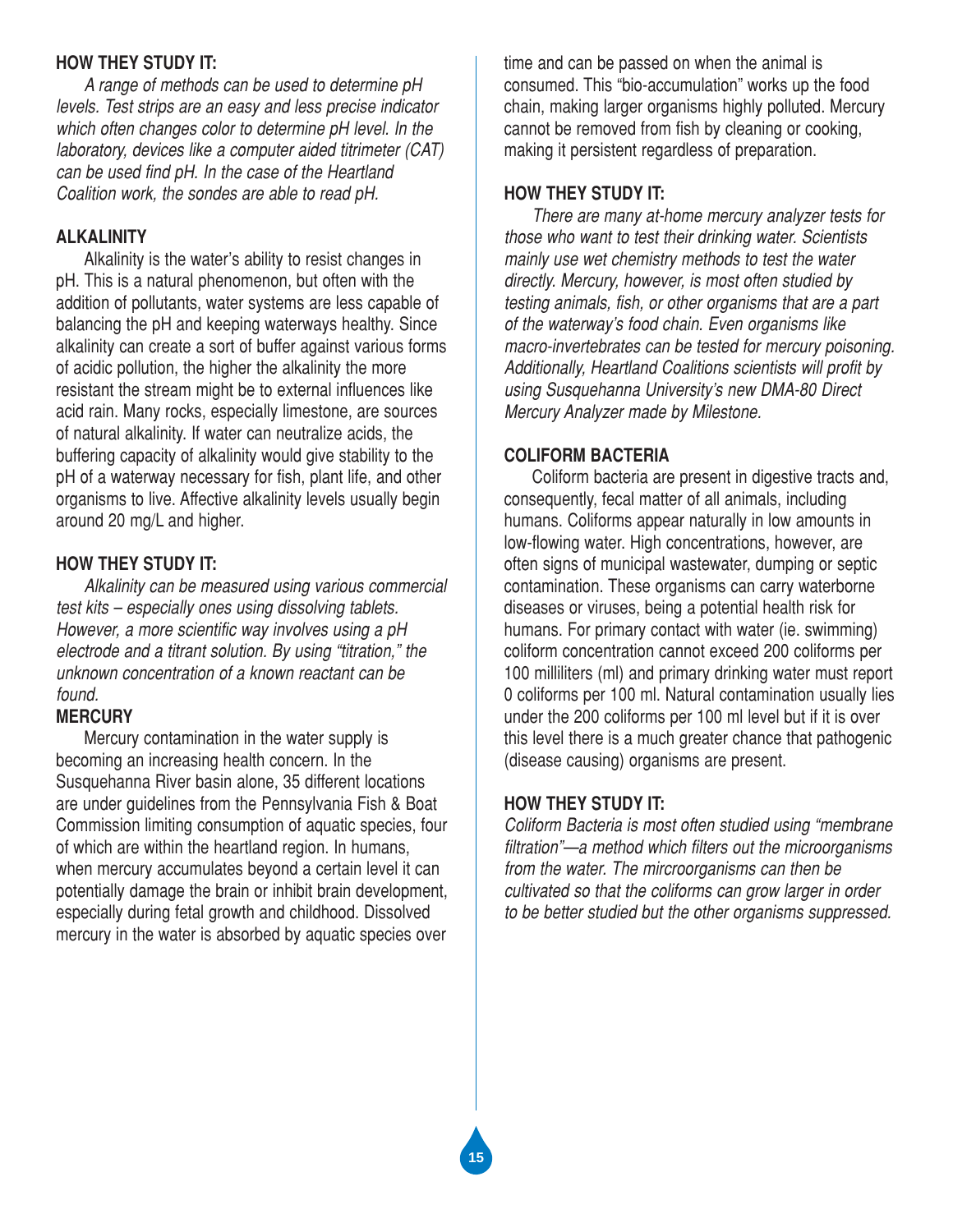## *Communities & Culture*

The Nature and Human Communities Initiative is a partner to the Susquehanna River Heartland Coalition for Environmental Studies. The researchers and practioners in the Initiative study the human stories and history of the River Valley. Together the two partners form the Susquehanna Colloquium and are working on developing multi-media "Stories of the Susquehanna Valley," to help document and share the region's cultural and environmental heritage.

## **SEDA-COG**

SEDA-Council of Governments (SEDA-COG), is a member of both SRHCES and the Nature and Human Communities Initiative. Staff within the Community Resource Center are working in two key areas:

## • **Revitalizing River Towns**

Brian Auman and Alison Stevenson are continuing their work "revitalizing river towns" as a part of the Susquehanna Greenway Initiative. As community planners, Brian and Alison work to revitalize regional and local communities in this initiative. Working with towns in the heartland region, they are developing experiential narratives and themes that emphasize what makes each place unique.

## • **Heritage Areas**

Brian and Alison are also now working on developing "heritage areas." There are many heritage areas in Pennsylvania, focused especially around past industrial areas, but there is a big gap around the confluence area. They propose a heritage area encompassing the following counties: Union, Montour, Snyder, Northumberland, and Columbia. This project has begun with a feasibility study, which will then lead into management action plans.

## *WATERSHED: A JOURNAL OF THE SUSQUEHANNA*

Supported by a grant from the Degenstein Foundation, *Watershed: A Journal of the* **Susquehanna** is an annual collection of poetry, fiction and artwork inspired by the people and landscape of the watershed region, including parts of upstate New York, most of Pennsylvania and Maryland. Edited by Jerry Wemple, associate professor of English at Bloomsburg University, the journal provides a space for narratives about the region. The journal debuted last fall and will be available again this fall. To submit, please contact Jerry Wemple at **jwemple@bloomu.edu**.

## **JOHN SMITH CONNECTOR TRAIL**

Professor Katie Faull and Professor Alf Siewers are also leading a group of colleagues and student researchers on a project which aims to establish the

Susquehanna River as a connector waterway trail to Captain John Smith Chesapeake National Historic Trail. The act which legally designates the John Smith Trail authorizes the creation of connecting or side trails as components of the principal trail. The feasibility study enumerates three primary purposes of the connector trails: that the trail commemorates the voyages of exploration of Captain John Smith in 1607-1609, recognizes the American Indian towns and cultures of the 17th-Century Chesapeake, call attention to the natural history of the Bay (both historic and contemporary). The research is being conducted for the National Park Service, the Conservation Fund, the Mellon Foundation, and The Friends of the John Smith Trail.

Professor Alf Siewers oversaw two Bucknell students working on sites along the lower Susquehanna. Joey McMullen researched the petroglyphs and Susquehannock settlements including the Washington Boro site and Conestoga. Jenny Stevens studied Conoy Town, Paxtang, and a Nanticoke town at the mouth of the Juniata. Molly Clay worked with Professor Katie Faull on the confluence area. Emily Bitley, under the supervision of Professor Ben Marsh, worked on GIS maps of the whole area of the Susquehanna being studied. The multifaceted project also has collaborative components with colleagues at Bloomsburg University and SUNY Buffalo. At Bloomsburg, Professor Dave Minderhout is working with Jessica Dowsett on the upper Susquehanna from the confluence to the New York border, narrowing in especially on Spanish Hill. At the University of Buffalo, Ph.D. student Mary Kohler is researching the Susquehanna in New York State. For further information, contact Professor Faull at **faull@bucknell.edu** or Professor Siewers at **asiewers@bucknell.edu**.

## **KATIE FAULL**

## *Professor of German & Humanities*



This summer, Professor Katie

Faull was awarded a \$100,000 dollar NEH (National Endowment for the Humanities) grant for this coming year. Her project consists of the transcription, translation, annotation and submission for publication of the vitally **<sup>16</sup>**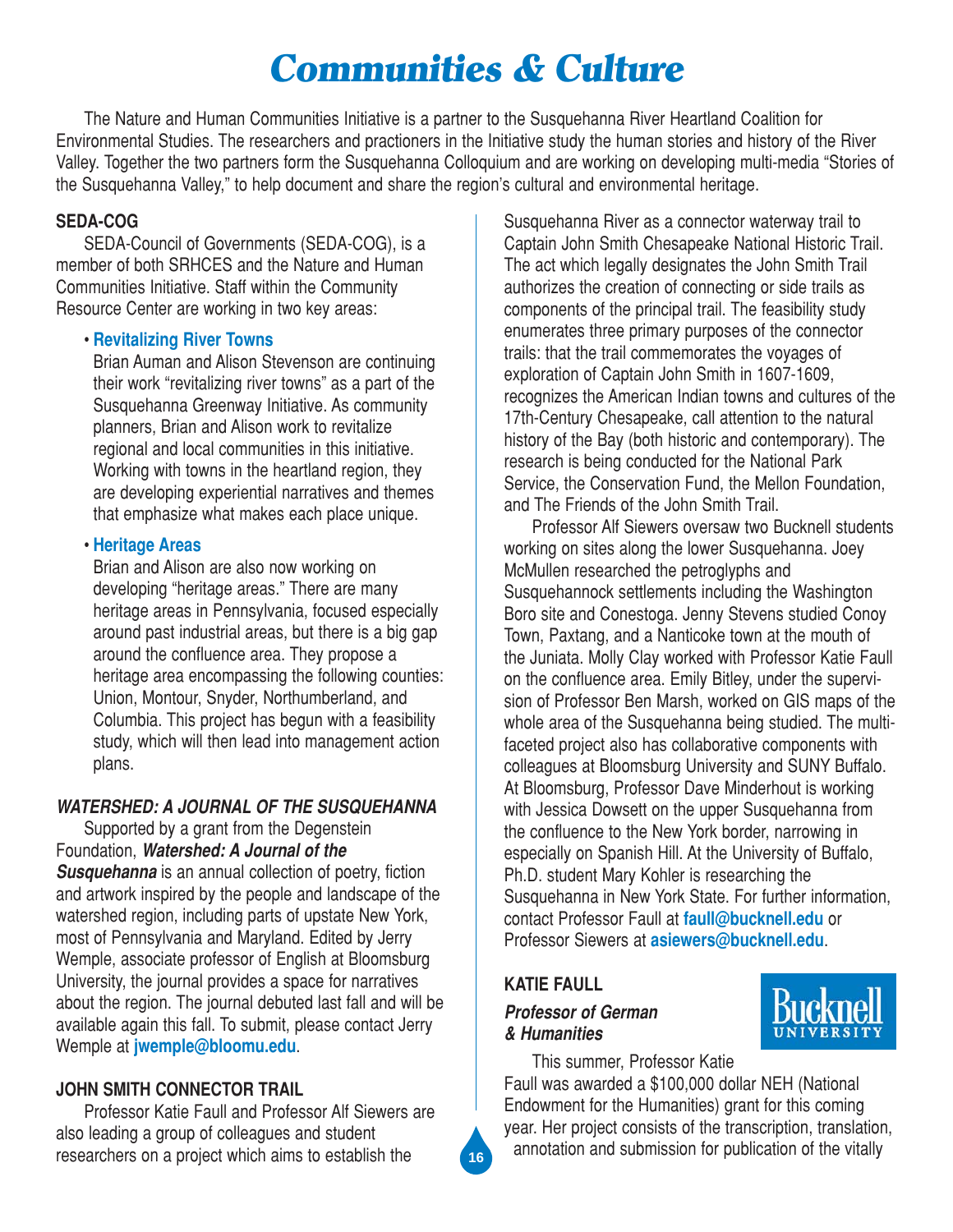important manuscripts that constitute the Moravian mission diary of the strategic Native American "capital" of the 18th century woodlands Indians at Shamokin, Pennsylvania. The edition will also include a substantial critical introduction, which discusses the context and significance of the diary. This collection of manuscripts (written primarily in German with a few sections in English) was written by 10 different missionaries, including the young David Zeisberger, perhaps the most famous observer of Native American life before John Heckewelder (the source for Fenimore Cooper's Leatherstocking Tales).

The importance of the Moravian mission diary to studies of Colonial history, ethnography, missiology, and micro-histories of specific communities has recently become paramount in the re-examination of the relationship between ethnography and missiology, and of course within the resurgent field of Native American Studies. Such translations of mission communities have made available to scholars as yet untapped primary sources on the contact period in North America. However, the Shamokin Moravian diary differs substantially from these published mission diaries in that Shamokin itself was not a mission settlement built by the Moravians but rather preexisted their advent by several centuries, first as a Susquehannock, then Shawnee, and then in the early 18th century as a primarily Delaware settlement and trading post, overseen by the Iroquois vice-regent, the Oneida Chief Shikellamy. Professor Faull can be reached at **faull@bucknell.edu**.

### **THE SUSQUEHANNA VALLEY SUMMER WRITERS INSTITUTE**

This year saw a successful pilot program for a Susquehanna Writers Institute long-envisioned by the Susquehanna Colloquium and the Bucknell Environmental Center's Nature and Human Communities Initiative, and funded by a grant from the John Ben Snow Trust. Students worked on non-fiction, poetry and fiction writing while exploring the history, communities and natural environment of the Valley for two intensive weeks of work that included trips to Lake Otsego and Cooperstown in New York, and along routes of the Underground Railroad. Six students and three primary faculty members based at Bucknell, together with other assisting faculty and staff from Bucknell, Susquehanna and SUNY Oneonta, and community members, participated in a program designed to develop a curriculum for a Susquehanna environmental humanities and community studies course, and for future institutes that could include area teachers. Content material for

online narrative "mapping' of the valley was also developed. Thematic units of the course included examination of writings of Moravian Christians in eighteenth-century interactions with Native Americans at the confluence, as well as writings of James Fenimore and Susan Cooper based around the river's headwaters, and Toni Morrison's fiction set in the Mid-Susquehanna Valley and related African-American history in the region. Bucknell English Professor Carmen Gillespie (who is also executive director of the Toni Morrison Society, which co-sponsored the Institute) supervised students as they mapped the Danville and Susquehanna Valley references in Song of Solomon and will help to puzzle out the narrative of Charles Bell, a runaway slave and long-time employee of Bucknell to whom the Toni Morrison Society hopes to present a posthumous degree at next year's graduation ceremony. Prof. Gillespie noted afterwards that Morrison's literary interest in the region, coupled with the history of the Underground Railroad in the Susquehanna Valley, make the partnership with the Bucknell University Nature and Human Communities Initiative and the Colloquium "one with great potential for the continuation of this and other projects now and in the future." Humanities Prof. Katie Faull supervised the Institute's accompanying focus on the Moravian-Indian community of Old Shamokin at the confluence, and Associate English Prof. Alf Siewers supervised its focus on the Coopers. It's hoped that this collaboration will extend to a planned cross-media, cross-disciplinary "Stories of the Susquehanna Valley" coordinated by NHCI and the Colloquium in partnership with other programs and institutions. For a portfolio of student writings, see **http://www.bucknell.edu/x50339.xml**.

#### **4TH ANNUAL SUSQUEHANNA RIVER SYMPOSIUM**

Bucknell University will host the Fourth Annual Susquehanna River Symposium on Friday, September 25 and Saturday, September 26. This year's theme is "Cultures at the Confluence: Native Americans, Ecology, and the Susquehanna Valley." The symposium will highlight the river's impact on the culture and lives of the people living near it and examine the ways in which the past and present converge in the Susquehanna Valley. It will feature a keynote address by award-winning Chickasaw poet and novelist Linda Hogan, beginning at 6:30pm on Friday, as well as a series of panels on Friday and Saturday on such topics as Native American traditions and views of nature, and the unique characteristics of the "river towns" of the Susquehanna Valley. WVIA will also premiere the documentary "Hearth and Harvest", examining agriculture's crucial role in the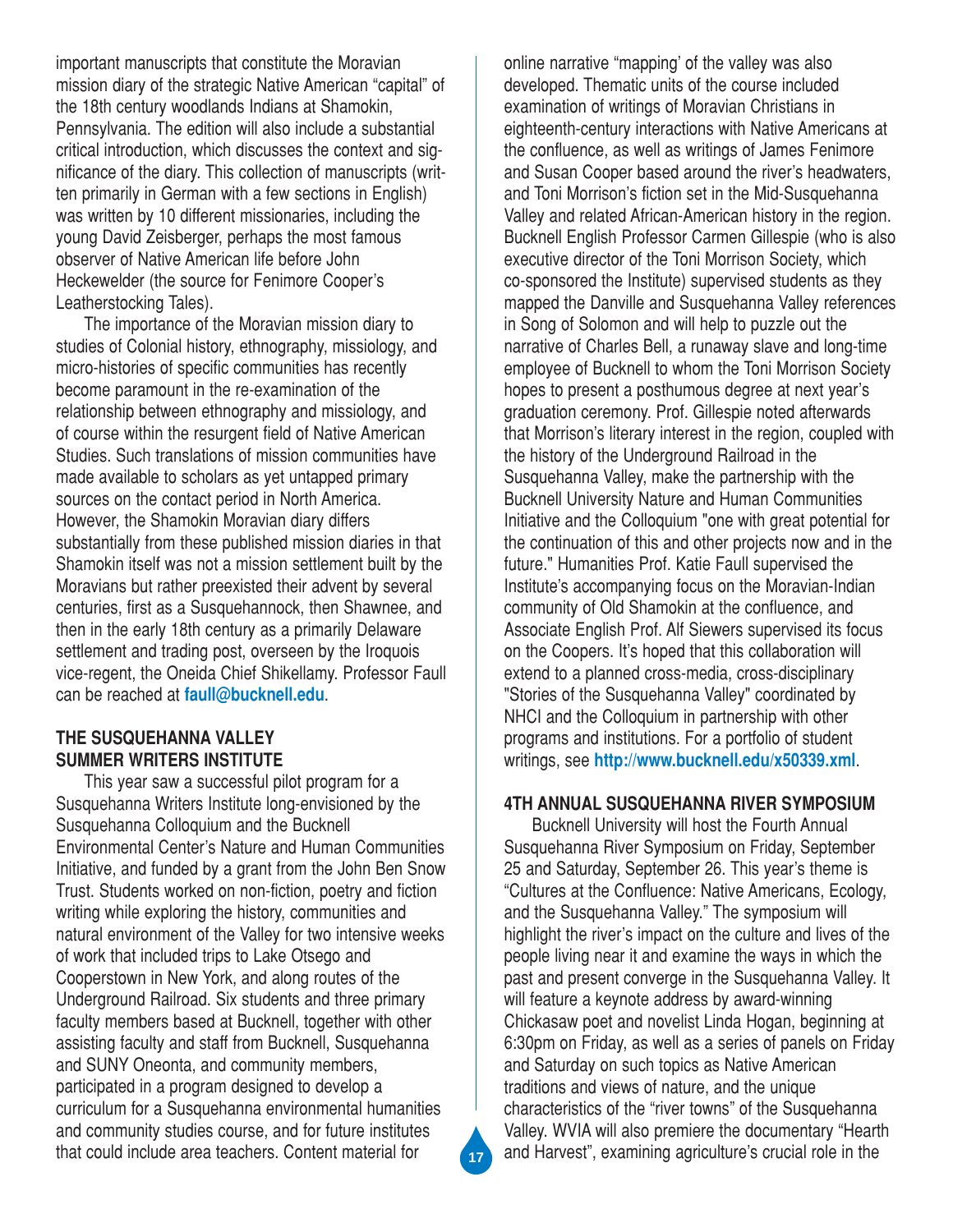history of Pennsylvania and analyzing the current issues that face farmers, at 8:00pm on Friday in the Campus Theatre in downtown Lewisburg.

#### **ED SLAVISHAK**

## *Associate Professor of History*



Professor Slavishak continues archival research on the photography of the Appalachian Mountains in the twentieth century. This will culminate in the publication of his second book, *Photo Ops: Landscape and History in the Appalachians*. The project combines

environmental and cultural history to consider American notions of wasteland, isolation, and wildness. During the summer, he advised an SU history major, Dakota Gessner (of Mifflinburg, PA), in an internship to create an online historical tour of Selinsgrove. The website, "Exploring Selinsgrove: History on the Susquehanna River," launches in the Fall of 2009 and emphasizes the economic and cultural life of a quintessential river town. Slavishak is also co-host of the October 2010 conference of the Pennsylvania Historical Association in Selinsgrove, which will feature panels on state and local history. Professor Slavishak can be contacted at **slavishak@susqu.edu**.

## *Public Awareness & Education*

#### **WKOK**

Newsradio 1070 WKOK continues to



enjoy an active partnership with the SRHCES and has provided extensive news coverage of the Susquehanna River Basin and threats facing this critical watershed. In addition to the ongoing coverage of the Susquehanna River Heartland Coalition for Environmental Studies, they provided the public with updates on the Shikellamy State Park Marina building re-use project. Furthermore, hour-long Roundtable interviews have focused on the mercury threat in our environment and WKOK aired occasional news stories about the SRHCES water monitoring project.

Coverage in the summer of 2009 will include a 'state of the river' broadcast report and an update on the Northcentral Pennsylvania Conservancy. WKOK has already aired updates and interviews on this year's Susquehanna Sojourn. The award winning "Boroughs to the Bay and Beyond" reports are continuing with coverage focusing on agriculture issues, the recession's impact on the environment, the Merrill Linn Land and Waterways Conservancy 'Caring for Community' events and other topics. WKOK continues to provide an 'open mic' for all groups who are interested in providing environmental improvements and promoting wise use of land and water.

Other previous or planned topics include an extensive update with PPL, discussing new power lines, alternative fuels and nuclear power. WKOK also initiated a series of monthly presentations, in conjunction with Molesevich Environmental, entitled 'On Topic' luncheons. The luncheons are an opportunity for energy and environmental topics to be addressed in a community

setting. To date, Penna. Agriculture Secretary Dennis Wolff, PennFuture CEO John Hanger (now Pennsylvania DEP Secretary) and PPL corporate spokesman Dan McCarthy have been among the guest speakers. Local news coverage has also described a planned ethanol transfer station in Point Township, Northumberland County and ongoing environmental concerns at the Pineknotter Park in Northumberland (a recreation park built on a former landfill). Mark Lawrence, program director at WKOK, was recently profiled in Susquehanna Life as one of their 'River Personalities.' Recordings and transcriptions of much of this news coverage is available at **www.wkok.com**.

## **WVIA**

*Hearth and Harvest* is WVIA's latest



documentary that looks at Pennsylvania's natural resources. The program follows a chronological year in the life of Pennsylvania farmers, beginning with the Farm Show in Harrisburg in January and concluding with the traditional end of the harvest season. Within this narrative structure, the documentary conveys contemporary agriculture in Pennsylvania from seed to shelf through the voices of the farmers themselves.

During visits to the featured farms, interviews are conducted to explore key agricultural concepts – from farming and conservation practices to pricing and weather concerns to leading-edge resource management and marketing strategies. Within these topics, farmers also share their insights into other important facets of farming, such as technology, biotechnology, global warming and public policy.

Supporting interviews that provide context to the farmers' remarks are with agriculture professionals at the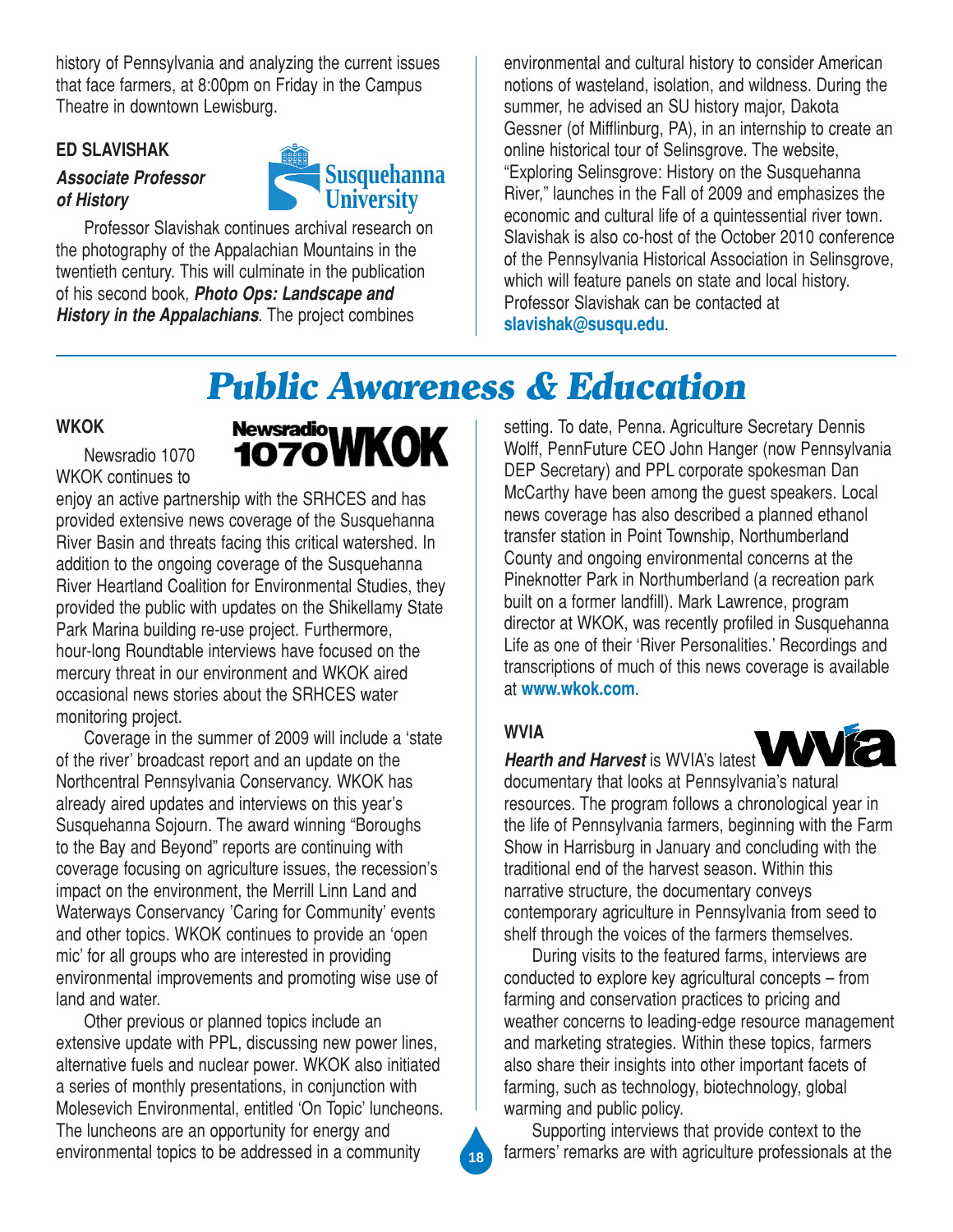Pennsylvania Department of Agriculture, the United States Department of Agriculture, and Penn State University's College of Agricultural Sciences as well as with food professionals in the retail sector and with historians to help explain Pennsylvania's 300-years of farming heritage.

The documentary is slated to be released in the Fall of 2009. Visit **www.wvia.org** for more information about *Hearth and Harvest*.

WVIA has also produced *Looking to the River*, which explores the historical culture and development of the natural environment on the Susquehanna River. *Expedition Susquehanna* follows eleven high school students as they travel the length of the Susquehanna River in 30 days. In the Fall of 2007, *Hope for Polluted Waters* was released as a documentary about abandoned mine drainage and its impact on the river and river communities.

## ABANDONED MINE LANDS FUND UPDATE

#### *by John Dawes*

#### *Executive Director of the Foundation for Pennsylvania Watersheds*

While the state of Pennsylvania is receiving funds for reclamation from this industry supported source for abandoned mine lands, there are areas of oversight which need citizen attention. The Commonwealth is to receive as much as \$50m in 2010 and if taken by the state, 30% set-aside funds can be used for acid mine drainage abatement. This is an unprecedented amount for this purpose, bringing hope to communities that have been left behind because of degraded water resources.

In partnership with the Foundation for PA Watersheds, the Department of Environmental Protection and the watershed community, ten Roundtables were held around the state to determine citizen interest and thoughts on use of the 30% set-aside funding. An outcome of this process is a very credible and thoughtful document called Program Implementation Guidelines---Revised Draft July 15, 2009. Produced by the Bureau of Abandoned Mine Reclamation, this document sets forth PA's AMD Set-Aside Program Priorities and explains an initial benefit cost analysis for project selection. This document is a good step forward in making transparent, the reasons why a project is funded.

Regarding the Office of Surface Mining Reclamation and Enforcement (OSMRE), it is absolutely necessary for the nation to have a good Director. Previously, OSMRE has not provided enforcement, and has been part of a rule-making process that resulted in the elimination of the 100 ft. buffer zone for headwater streams for mining. This will allow for valley fills and miles of streams to be buried until this rule is fixed. This should be the first priority of a new Director, who is charged by the new Administration to revamp the agency.